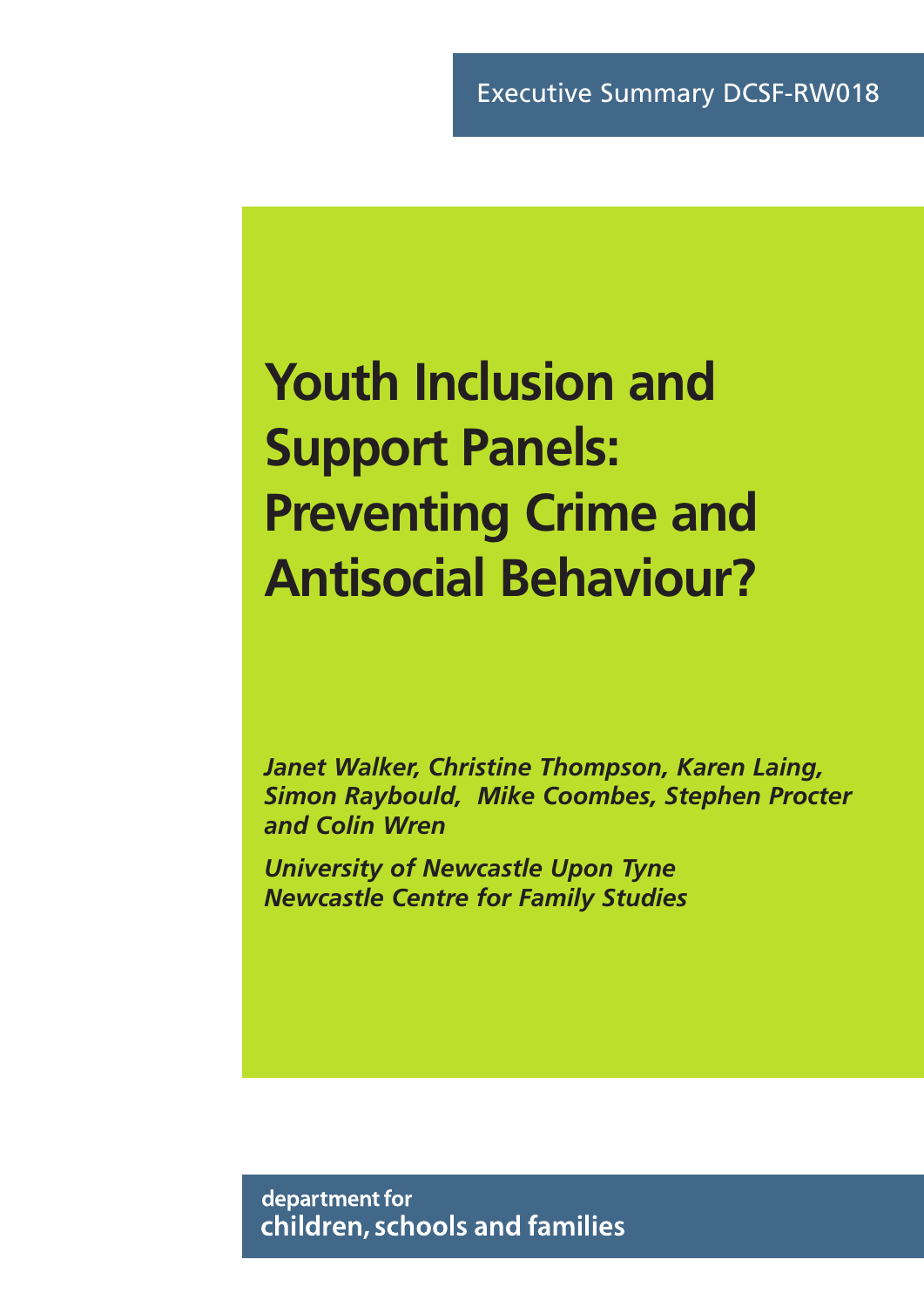# *Youth Inclusion and Support Panels: Preventing Crime and Antisocial Behaviour?*

*Executive Summary*

*Janet Walker, Christine Thompson, Karen Laing, Simon Raybould, Mike Coombes, Stephen Procter and Colin Wren*

> *University of Newcastle Upon Tyne Newcastle Centre for Family Studies*

**The views expressed in this report are the authors' and do not necessarily reflect those of the Department for Children, Schools and Families.**

**© Newcastle Centre for Family Studies 2007 ISBN 978 1 84775 045 7**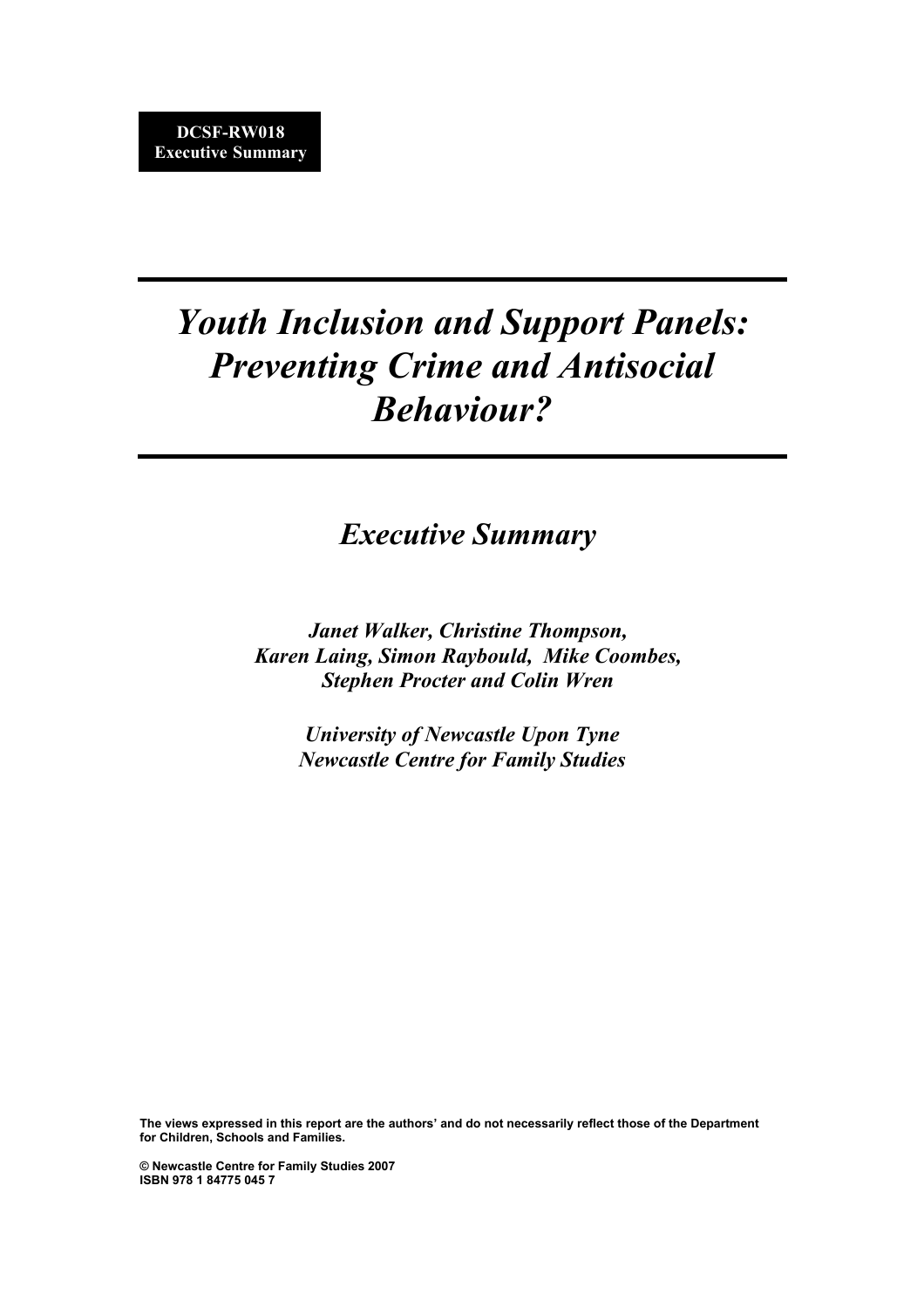# **Contents**

| Research Context - Every Child Matters                   | $\overline{2}$ |
|----------------------------------------------------------|----------------|
| Evaluating the YISPs                                     | $\overline{3}$ |
| Troubled and Troublesome: Targeting High Risk Children   | 5              |
| Assessing Risk                                           | 6              |
| Youth Inclusion and Support Panels in Action             | 7              |
| Planning, Delivering and Receiving Preventative Services | 8              |
| Multi-Agency Working                                     | 10             |
| <b>Exploring and Understanding Outcomes</b>              | 11             |
| The Costs of YISP Intervention                           | 15             |
| Preventing Youth Crime and Antisocial Behaviour          | 16             |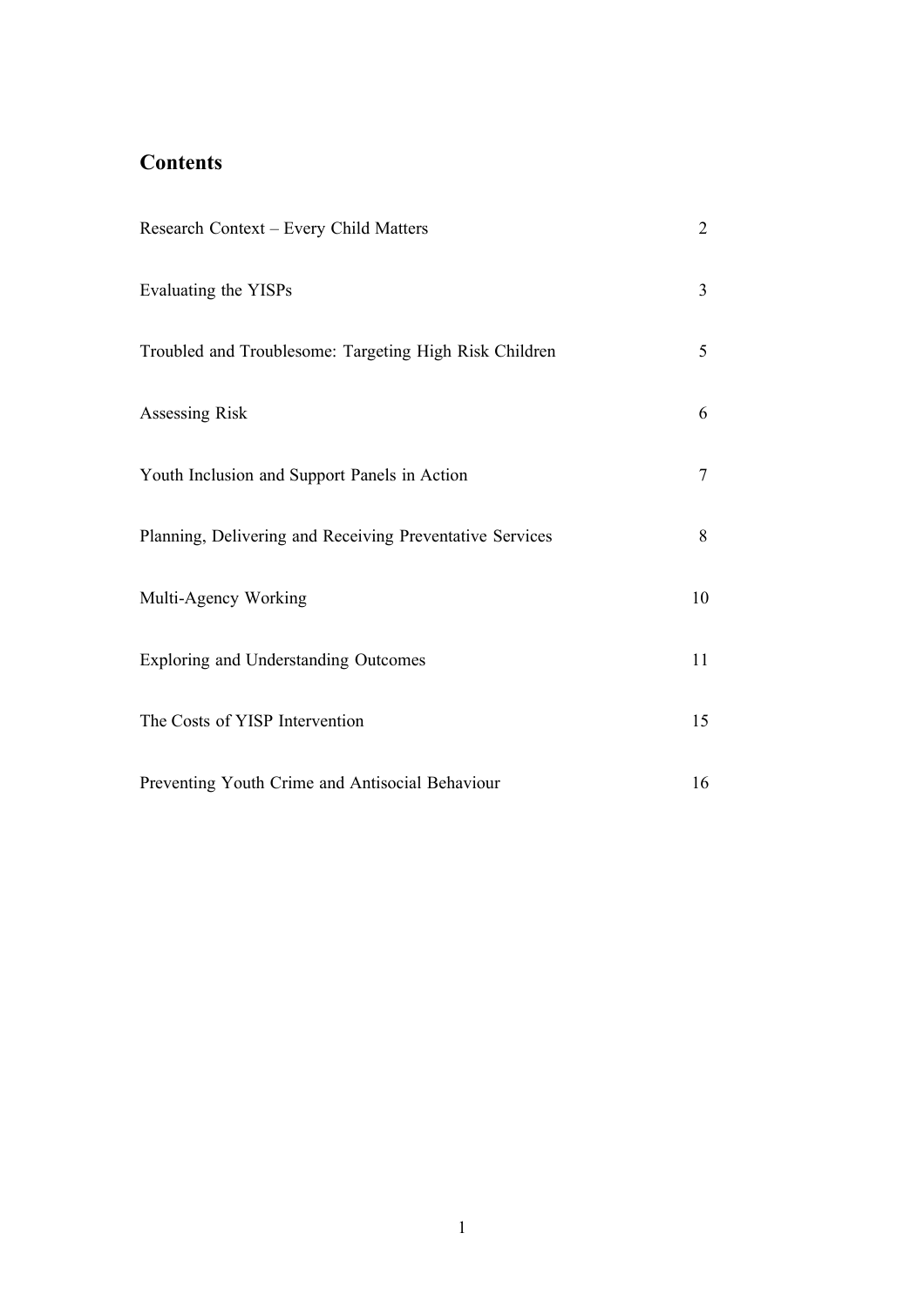# **Youth Inclusion and Support Panels: Preventing Crime and Antisocial Behaviour?**

**Janet Walker, Christine Thompson, Karen Laing, Simon Raybould, Mike Coombes Stephen Procter, Colin Wren**

# **Executive Summary**

# **Research Context – Every Child Matters**

In 2002, the Youth Justice Board (YJB) set out its commitment to develop and pilot pre-crime at-risk panels, later renamed Youth Inclusion and Support Panels (YISPs). The new panels were designed to identify and support young people aged 8–13 who are at high risk of offending and antisocial behaviour before they enter the youth justice system, and were regarded as a key component of the Government's campaign to prevent crime and combat antisocial behaviour. The YISPs were described as multi-agency planning groups which seek to prevent offending and antisocial behaviour by offering voluntary support services and other complementary interventions for high risk children and their families. Pilots were established to test the development of YISPs, paid for by the Children's Fund under the auspices of the Department for Education and Skills  $(DfES)$ <sup>1</sup> In 2003 we were commissioned by the DfES to evaluate thirteen new pilot YISPs, located in Barking & Dagenham, Birmingham, Ealing, Greenwich, Knowsley, Lancashire, Liverpool, Nottingham, Salford, Sheffield, Southwark, Tower Hamlets, Walsall, and Wigan. The Youth Justice Board (YJB) provided detailed guidance to the pilots relating to implementation and operation of YISPs. It was assumed that, in most cases, the Youth Offending Teams (YOTs) would act as the lead agency for the YISP on behalf of the Children's Fund and the local authority.

Providing high-quality services for children and for their families has been regarded as an essential step in preparing young people for the challenges and stresses of everyday life and giving them opportunities to achieve their full potential and thereby contribute positively within diverse, multicultural communities. Increasingly, in recent years, the focus has been on prevention and early intervention, particularly with respect to children deemed to be at high risk. The Government has set out five outcomes for children which now provide the core outcomes framework for all government policy relating to families and to youth justice, including YISPs. They are that children and young people should: be healthy; stay safe; enjoy and achieve; make a positive contribution; and achieve economic well-being. Youth justice agencies are important partners in the delivery of children's services which focus on early prevention of antisocial and criminal behaviour. The emphasis is on multi-agency approaches which tackle the risks associated with offending. Clearly, the key to prevention lies in being able to target effectively children and young people most at risk of becoming involved in crime and antisocial behaviour. Using a matrix of the risk and protective factors which may lead young people into, or protect them from, crime, the YISPs were tasked with constructing a personally tailored package of support and interventions, summarised in an integrated support plan (ISP) designed to facilitate the kind of provision which will prevent the young person moving further

 $\overline{a}$ 

<sup>&</sup>lt;sup>1</sup> The DfES was renamed the Department for Children, Schools and Families in July 2007.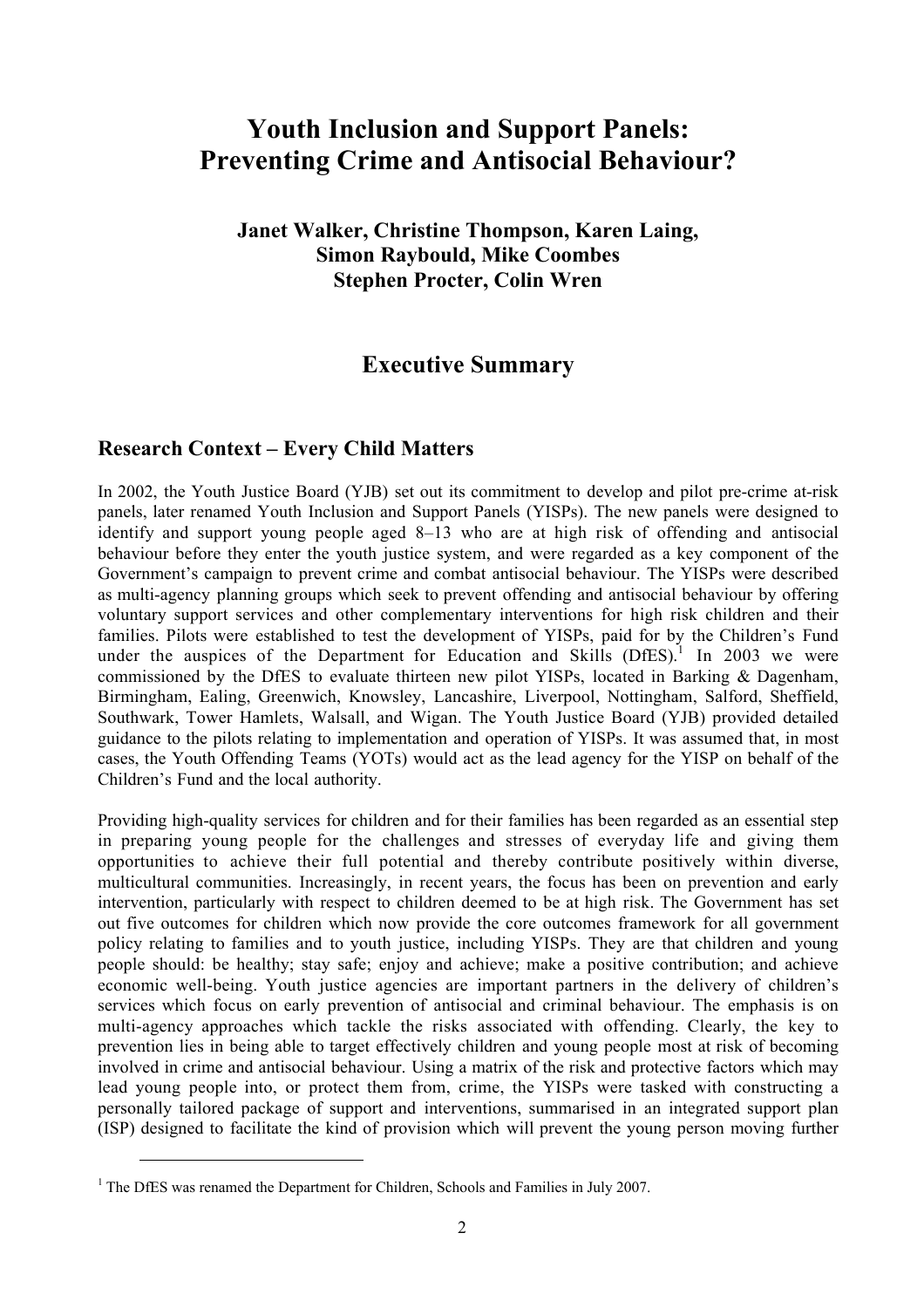towards crime. Central to the concept was the role of keyworkers, who are responsible for assessing risk and co-ordinating and monitoring the package of interventions, thereby ensuring that children and their families receive mainstream public services at the earliest opportunity. It was considered essential that the YISPs should provide accessible services which reflect the diversity of the local population and which take account of ethnicity, religion, disability, sexual orientation, gender, age and race.

Involvement in YISPs is voluntary. Children and their families are asked to consent to referral and assessment for consideration by a panel, and to co-operate with the ISP. One of the core principles of YISPs is that children and their parents/carers should be involved as much as possible in each stage of the process. At the centre of YISPs is the multi-agency panel, which should include representatives from a wide range of agencies. The expectation is that the panel will be involved in prioritising cases, considering detailed assessments and designing ISPs. Panels are not specifically required to oversee compliance with ISPs but are expected to monitor and review the child's progress and satisfaction with the interventions offered.

# **Evaluating the YISPs**

The key problem faced by any evaluation of a particular initiative such as YISPs is the tendency for outcomes to result from a myriad of influences. It was essential, therefore, for us to understand how YISPs targeted children and young people, assessed the risk and protective factors, developed integrated support plans and delivered multi-agency interventions, and then to consider how YISP interventions might interact with other initiatives designed to prevent criminal activity and to support children and families. We regarded a scoping phase as an essential first step which would help us decide how to meet these requirements. There was a considerable degree of flexibility in the way in which YISPs were being implemented locally, with some pilots starting from scratch in developing panels while others were building on existing initiatives. We noted that the pilot YISPs were not all targeting the same groups of children, making overall comparison problematic. We regarded the variations in practice as potentially very interesting on the one hand, and as a potential threat to a robust research design on the other. These variations underscored the importance of capturing as robust data as we could about process, outputs and outcomes both quantitatively and qualitatively through *in situ* fieldwork. Specifically, we needed to examine the implementation and operation of YISP panels, models of practice, outputs, activities and outcomes, and contextual issues. We adopted an actionresearch framework and delineated two complementary strands to the evaluation: a quantitative microlevel element, including a study of costs, and a qualitative case study element. Our aim was to collect quantitative data from all 13 pilots and to focus our qualitative work in four pilot areas.

# *The Quantitative Micro-Level Element*

We wanted to gather information from all the YISPs about each new referral in a given time period (February 2003 to October 2005). A management information system, known as YISPMIS, had been developed for the YJB for use by the pilots, and we were encouraged to use it as the means for data capture for the evaluation. Unfortunately, YISPMIS proved to be far more problematic than helpful for the evaluation and many pilots were frustrated by its complexity. As a result, there were ongoing problems relating to the extraction of data throughout the evaluation. When we were eventually able to access the data, the file consisted of 2,235 referral records. Many of these fell outside our evaluation time-range and many children were outside the YISP age-range of 8 to 13. Stripping the data set of these cases reduced it to 1,642 records. We discovered, also, that there was a considerable amount of missing data for many of these cases, the most serious gaps relating to data about assessments which we had expected to rely on to give us a picture of the impact of YISP intervention. In only 403 cases were initial, midway and closure assessment scores available for calculating changes in a child's risk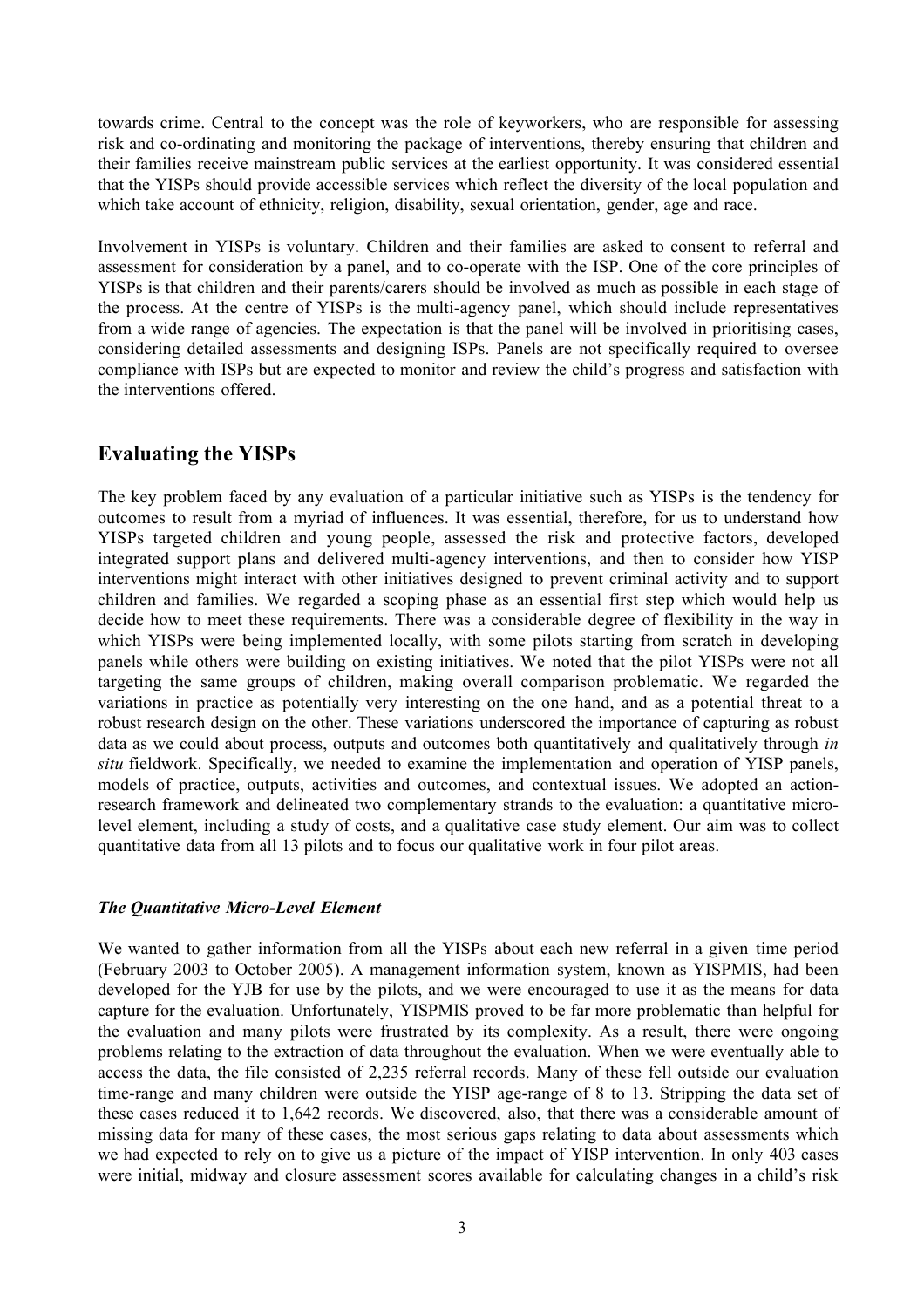scores during YISP intervention but other missing data meant that not all these cases were useable for our analysis of outcomes. The extent of the quantitative analyses we were able to undertake was severely compromised by the poor quality of YISPMIS data. Nevertheless, we have drawn on the quantitative data wherever possible, to provide a wider context for the in-depth qualitative work, but caution must be used in interpreting the results. We were asked to consider the costs of YISPs, and this proved to be one of the most difficult elements in the evaluation. Pilots found it difficult to provide the data we needed, so our analysis of costs must be read with considerable caution as to its generalisability.

#### *In-Depth Qualitative Case Studies*

Our in-depth qualitative work provided a rich tapestry of information about how the YISPs operated and about the more subtle impacts on children and parents. We selected four pilots as case-study sites: Birmingham, Ealing, Lancashire and Nottingham. During the evaluation, however, it became clear that Nottingham was receiving very few YISP referrals and we switched our attention to Wigan, which had high numbers of referrals and was using an innovative family group conferencing approach. Our indepth work involved us in the examination of seven separate panels in four pilot areas (three in Lancashire, two in Birmingham), all of which are very different. We used a range of methods to study these, including observations, interviews with professionals, exploratory interviews at different points in time with children and parents, discourse and narrative analysis, and documentary analysis. The primary purpose was to identify the factors which might contribute to successful and unsuccessful delivery of interventions, identify the outcomes as perceived by the providers and receivers of the interventions, and explore the organisational aspects of service delivery.

#### *Representativeness*

Measuring the effects of YISPs across such a diverse landscape presented many challenges. We have addressed the question of representativeness, particularly in light of the inadequacies of the YISPMIS data set. Our multiple assessments of generalisability indicate that the social conditions across all the pilots combined were substantially more challenging than those faced in most of the country as a whole. In this sense, the pilots have been a tough proving ground for the implementation of YISPs. This may have given them more chance to appear effective because there was more scope for YISP intervention to have an impact, or it may be that local conditions have made making any impact at all more challenging. Our findings relating to short-term outcomes must be considered with a high degree of caution, however. We simply cannot know what the longer-term outcomes might be or whether YISP interventions 'work' to prevent children becoming involved in antisocial behaviour and criminal activities. The extent to which the pilot YISPs contributed to the *Every Child Matters* outcomes is a matter for conjecture primarily because the findings represent an evaluation of a new initiative in its early stages, enabling us to consider only the potential YISPs have to play a major role in reducing crime and antisocial behaviour. Wherever possible, we identified those elements of YISP practice which, in our view, are most likely to contribute to positive outcomes, and those which seem to be less helpful.

We believe that the evaluation has highlighted the difficulties many agencies face when tasked with implementing a new initiative, the delays in getting new approaches accepted and established, unrealistic predictions about target numbers, the challenges inherent in multi-agency partnership and the importance of grounding new initiatives within existing structures and local conditions while simultaneously responding to a wider national agenda for change in the delivery of children's services, particularly those focused on prevention and early intervention.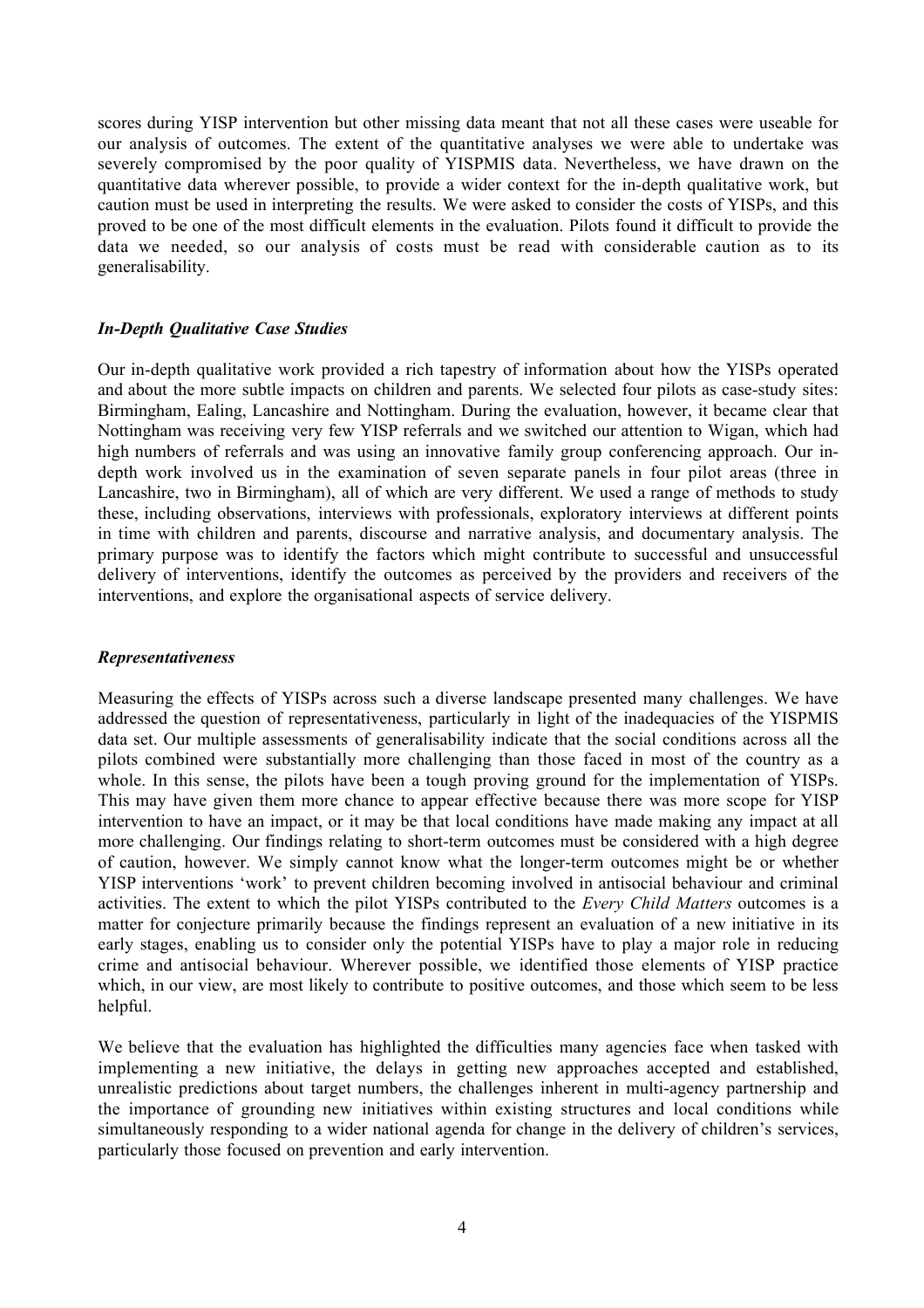# **Troubled and Troublesome: Targeting High Risk Children**

In order for children to be referred to a YISP, an assessment must indicate that four or more risk factors are present in their life. Furthermore, the child's behaviour should be of concern to two or more of the partner agencies and/or the child's parents/carers, all of whom consider that a multi-agency response is called for. Children and young people should not have passed the police reprimand stage; should not be known to the criminal justice system (although they may be offending and 'known' to the police); and should be judged to be at very high risk of offending.

Across the thirteen pilots, referrals tended to come from several statutory sources, including education, social work, health, and criminal justice agencies such as the police and youth offending teams. Referrals from education were received in every pilot area, and were the most common referral source. Some 10 per cent of referrals were in respect of children who were not in full-time education and nearly 30 per cent of children were regularly truanting from school. By far the most common factor relating to education was difficulty with schoolwork. Several pilots received considerable numbers of referrals from the police while other pilots received hardly any. Pilots varied considerably in their throughputs. Lancashire recorded the highest number of referrals, and Nottingham received the least. The vast majority of the children and young people referred to the YISPs were male and half of all children referred were aged 11 or 12. Eighty per cent of the children were categorised as 'white', with higher percentages of non-white children recorded in the London boroughs.

Parents and carers interviewed usually believed that their child's worsening behaviour at school, at home or in the community had triggered the YISP referral. Prior to the referral, many parents had been asking for help for some time with a variety of often complex and interrelated problems relating to the child's education, family relationships, antisocial behaviour, or emotional and mental health. Indeed, many parents had been at their wits' end, trying to cope with a child who was causing a variety of stresses, and desperate for someone to do something which could help them as well as help the child. Some parents had tried to access mainstream services such as CAMHS and frequently felt let down by their apparent failure to respond. The children and young people themselves were usually aware that they had been referred to the YISP because they had been naughty in some way, but most had little idea what to expect. The YISP staff acknowledged that parents and children were not always given accurate information about what YISPs could offer and parents were inclined to regard YISP as an agency which would take children off their hands for a while. Some children were worried that they might be taken away from their families.

In some areas, YISP staff felt that they had been used as a 'dumping ground' for hard cases which the statutory agencies had not been able to handle. On occasion, the YISP had been used as a 'back-up' service or as a 'bolt-on' to other services, and some agencies had referred children to YISP as part of their own exit strategy from a family. The YISPs felt that dealing with these inappropriate referrals had at times made relationships with some statutory agencies quite difficult. As YISPs have evolved they have tended to become more selective about which referrals are appropriate, tightening their gatekeeping and verification procedures. While a number of strategies were in place in many YISPs to increase referrals and reduce inappropriate referrals, keyworkers recognised that it is very difficult to identify, target and predict the young people who are at most risk of offending and for whom YISP intervention is most appropriate.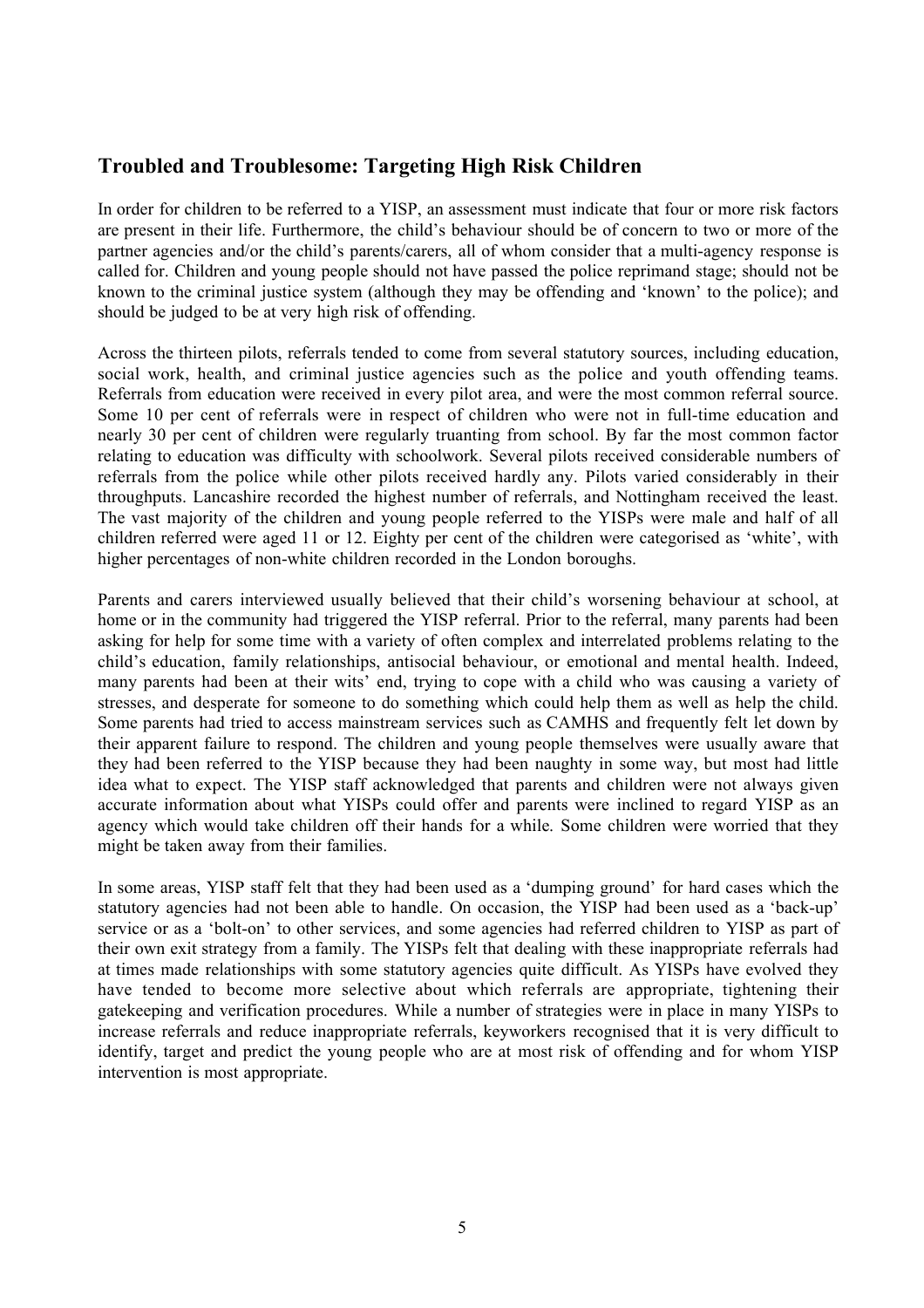# **Assessing Risk**

A new referral and assessment process was developed for use in the pilot YISPs by a team in the Centre for Criminology at Oxford University. Known as ONSET, the new tool has been used by pilot YISPs since autumn 2003, and research has been conducted by the Oxford team in order to validate ONSET in parallel with our national evaluation of YISPs. The ONSET is the only specifically designed tool in use in early intervention/prevention programmes. In order to fit with the YISP process, ONSET includes: a referral form (which can aid verification of suitability); a pro-forma for parental and child consent; a standardised assessment form; a self-assessment questionnaire for children, entitled *Over To You*; a self-assessment *Over To You* questionnaire for parents/carers; mid-way review; and a closure review.

The referral form seeks information about the child being referred, the child's family, the child's educational details, the involvement of statutory services, the child's criminal or offending history, and reasons for the referral. It contains a list of potential risk and protective factors that might apply to the child being referred. When a referral has been verified, the referral form should be passed to a keyworker for detailed ONSET assessment. The assessment document is more substantive: fuller details are required about behaviour and other aspects of the child's life. Each section has to be given a rating which indicates the extent to which there is a likelihood of offending or antisocial behaviour on the part of the child in the future. In other words, the keyworker has to make a judgement about the link between the problems identified and the child's future offending behaviour. This is very important because it draws the distinction between the existence of risk factors and problems *per se* and the likelihood of them leading to criminal behaviour. A scale of 0–4 is used to rate each section in terms of its relevance to further offending, with 4 indicating a strong association.

Keyworkers have the option of using the *Over To You* self-completion questionnaires, which allow an opportunity for parents and the child to answer questions from their own point of view. Pilots varied in terms of how often they used these. Some used them very infrequently whereas others used them in the majority of cases**.** A further form which documents the child's risk of serious harm should be completed by the keyworker if a child is thought to pose a risk of serious harm to another person. The ONSET referral form, and to a greater extent the assessment document, were designed to provide evidence about each child accepted by a YISP, which could both guide subsequent panel discussions and the development of a tailored ISP and enable measures of change to be recorded at a later stage in the intervention. Clearly, the assessment can stand alone as a working tool, but its primary use is in measuring and assessing outcomes. We had expected to base our quantitative study of outcomes on changes in ONSET scores, but the numbers of cases in which initial and repeat ONSET assessments were recorded was a relatively small proportion of the total number of cases recorded on YISPMIS during our study period. In respect of 1,440 children referred to YISPs over the period 1 February 2004 to 31 October 2005, 552 closure forms were completed and recorded, relating to approximately 40 per cent of children and a third of all referrals to YISPs in the thirteen pilots. Again, there was much variation between panel areas in respect of their use. Unfortunately, not all these cases had an initial ONSET score recorded, rendering them unusable for analyses relating to change in risk factors.

Analysis of the available data has shown that education, neighbourhood, lifestyle and emotional and mental health were the most serious risk factors recorded at the beginning of YISP intervention. Initial ONSET scores varied between pilots. While keyworkers regarded ONSET as a useful tool to clarify their thinking and highlight risk and protective factors, they have been less convinced about the ultimate value of the scoring system. Inevitably, professionals from different backgrounds and with varying degrees of experience in working with children at risk of offending are likely to score from their own perspective. There was a perception that keyworkers with a social services or YOT background might score risks of offending lower than those with youth work or education backgrounds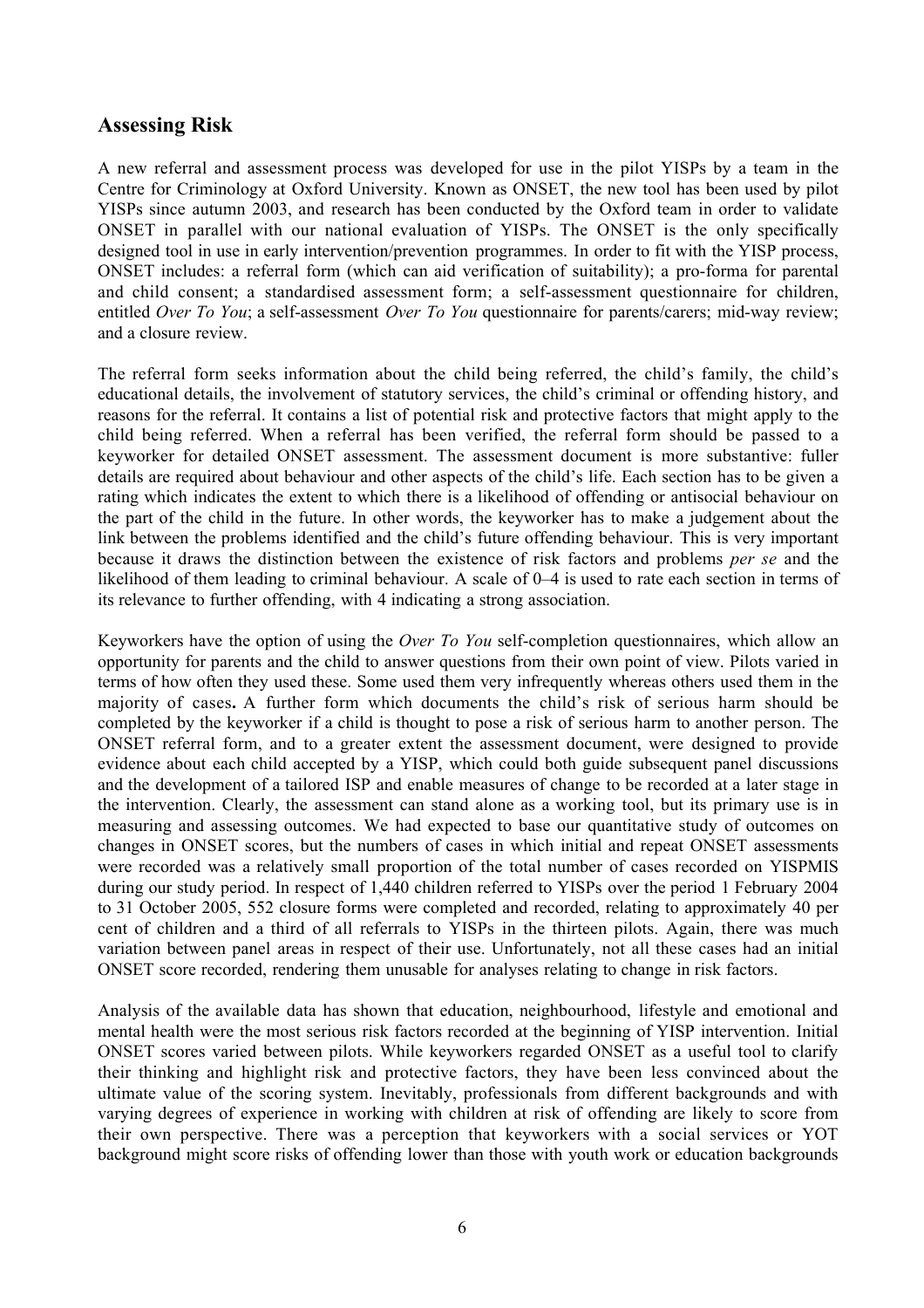because the former are used to dealing with much more difficult cases. It is clear from our analyses that some pilots were working with lower-risk children than others.

Assessing a young person's risk of offending or antisocial behaviour is at the heart of the YISP referral process. Unfortunately, the lack of consistency across the pilot YISPs relating to the recording of ONSET assessments has rendered it difficult to be certain that we have captured a true picture of how assessments have been undertaken with children and young people referred to the YISPs. Many YISPs had not embraced the notion of conducting follow-up assessments in order to examine change over time. It seems essential that assessments should be undertaken by fully trained staff, irrespective of the agency in which they work, who approach the task with a clear understanding of the purpose of the assessment and the uses to which it might be put.

# **Youth Inclusion and Support Panels in Action**

Panels have several responsibilities: first, to ensure that the most appropriate services are available at the earliest opportunity to each child/family referred to a YISP; second, to monitor changes in risk and protective factors during YISP intervention; third, to ensure that the children and their families are satisfied with the help they receive; and fourth, to make sure that children are maintained in full-time education. When establishing panels, YISPs were advised to consider a number of factors, including: the catchment area to be served; the anticipated workload; the roles and responsibilities of panel members; how children and families will be involved in panel decision-making; the strength and efficacy of relevant local strategic partnerships; and information exchange and confidentiality. The YJB argued that, because of the specific remit of YISPs, certain agencies (YOTs, the police, social services, health (CAMHS), Children's Fund, and schools/education) should form the core membership of every panel, with additional specialist and other agencies invited to join according to local circumstances (youth service, housing, Connexions, and voluntary and community groups). This inclusive approach to panel membership suggests that each YISP panel is likely to have a minimum of eight members, and most will probably have rather more. Attendance is expected to be regular and panels are expected to meet at least once a month. Pilot YISPs have had to strike a balance between keeping panels effective and having representatives of sufficient seniority to commit resources, and ensuring that panels are not unwieldy and potentially intimidating. The maximum number of invitations issued for any one panel meeting was 41. The agencies most frequently invited were YOTs, followed by schools. Pilots were often critical of the poor attendance record of some agencies, particularly social services. Each panel has to appoint a chair, and while many YISPs selected the chair from within their own structure (e.g. the YOT manager or YISP co-ordinator), others appointed the chair from a local service (such as the police or education).

Securing agency representatives at the right level – able to commit resources but with sufficient local knowledge to inform decision-making – has presented a challenge for some YISPs. Not all, for example, found it easy to engage police representatives in the early months and others struggled to involve headteachers. Nevertheless, the panels we have observed in action have managed, for the most part, to secure appropriate membership, although attendance has sometimes been sporadic in some areas. Inevitably, panels which take place in more rural or smaller catchment areas are likely to have smaller numbers of regular members and involve staff who work at an operational rather than a strategic level.

Involving the local community in the development, delivery and operation of YISPs has presented another challenge. Some YISPs decided not to involve community representatives, citing confidentiality as the main reason for their decision. Where members of the community have been regular members of a panel, they have contributed a good deal of local knowledge both about specific neighbourhoods and about individual families living in them. Although the YJB expected that children,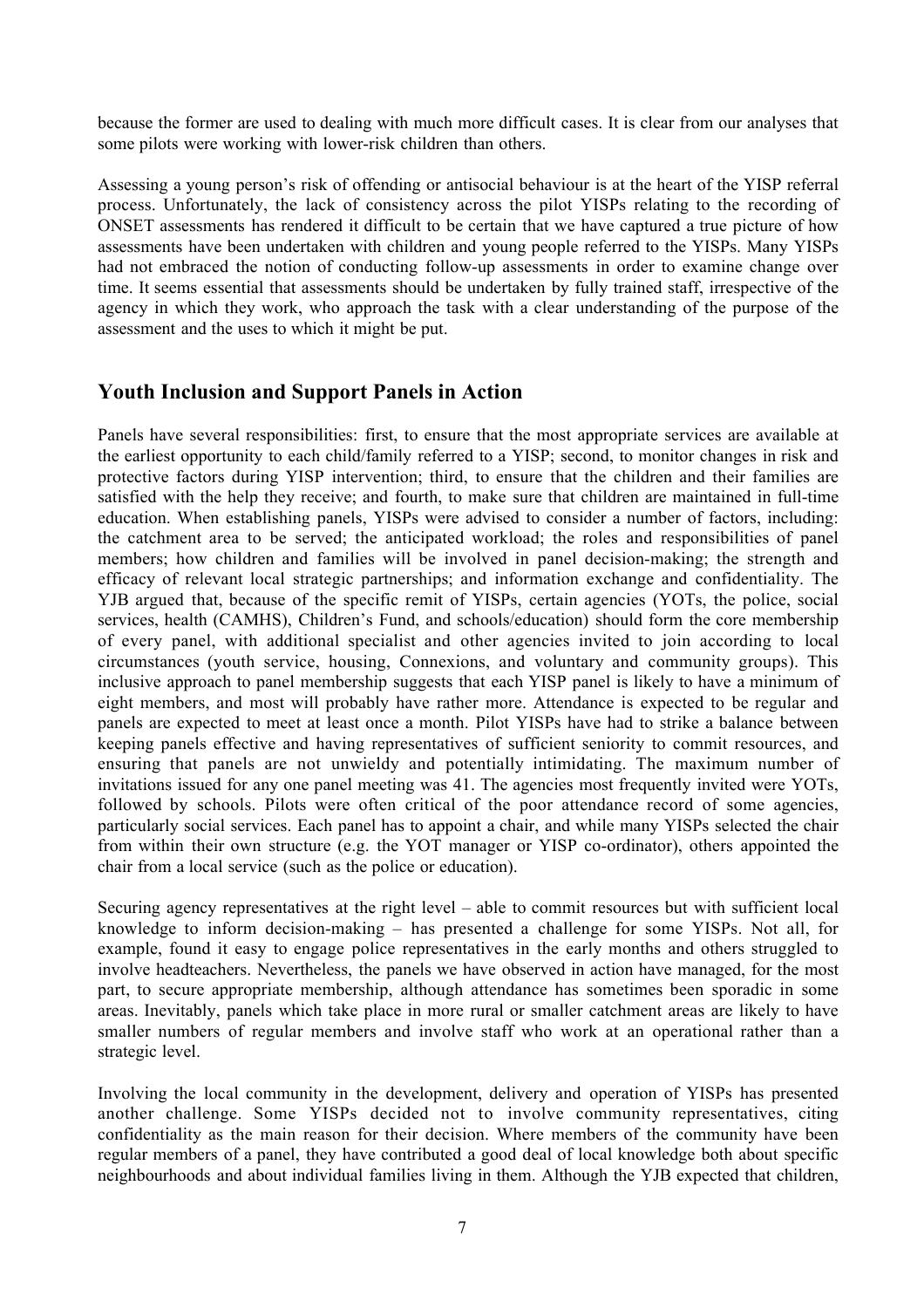young people and their parents would be included in panel meetings, in practice most pilots have not invited families to the panel. The exception is Wigan, where a family group conferencing model was adopted in which children, parents and other family members are central participants in the decisionmaking. It was evident from our observations in Wigan that while families were fully involved in the family group meeting, rarely, however, were many professionals present. As Wigan did not hold a YISP panel meeting as such, the lack of outside involvement could be seen as a disadvantage. It appeared that some of the real benefits associated with panels in other areas might have been lost in Wigan.

Each panel developed its own *modus vivendi* and there were considerable variations in approach. Some adhered more closely than others to YJB guidelines while others tended to largely ignore ONSET assessments and expectations that YISP intervention would be intensive but relatively brief. Some panels lost sight of the focus on preventing crime and antisocial behaviour and adopted a more welfareoriented approach to long-term care and support of vulnerable children and young people.

# **Planning, Delivering and Receiving Preventative Services**

In considering the type of early intervention that might be appropriate for a child, YISPs were expected to focus on the provision of mainstream services. The YISPs do not have a substantive role as commissioning bodies or, directly, as service providers, but they do look to ensure that a holistic service is made available. This is a challenging remit, and the pilot YISPs varied considerably in their approach to service provision. In order for YISPs to execute their role effectively they undoubtedly need the support and commitment of a range of statutory and voluntary services.

The ONSET assessment was designed to help panels and keyworkers decide the key targets for intervention, and the ISP should set out the expectations for the child, the family and the service providers. Although relatively few data were available about ISPs on YISPMIS, we were able to see from the quantitative and qualitative information that a range of interventions were offered. These tended to fall into two distinct categories: direct work with children and indirect work on behalf of children. The former included activities for children, one-to-one support, mentoring, and issues-based sessions/programmes. Structured activities such as sports, art, media and computing were popular. Most activities had developmental and social learning aims as well as providing fun and diversion. Keyworkers regarded them as helping to build self-esteem, improve social skills, offer one-to-one attention and enhance the social inclusion of YISP children. Direct one-to-one work was offered in most pilots by the YISP keyworker. All the keyworkers believed that a one-to-one relationship is crucial to the success or failure of most ISPs. However, differences of approach emerged within and between YISPs regarding what were considered to be appropriate interventions. Many keyworkers made use of programmes for addressing risk factors, which they had bought in (e.g. Teen Talk), downloaded from the internet or designed themselves. Some keyworkers stressed that the 'crime and consequences' work, as it was often termed, was only of value when integrated into an ISP which addressed deeper issues, such as family functioning. Deciding whether, and how, keyworkers should be involved in direct service delivery to children and families was an issue with which many pilots had to grapple. Resource and workload considerations resulted in some keyworkers being unable to devote much time to direct work with YISP children. Furthermore, the professional qualifications and practice skills of keyworkers were variable.

The indirect work on behalf of children often included referrals to other agencies. On occasion, keyworkers could fast-track children into services such as CAMHS and parents were delighted that their children were able to access services in this way. Another important keyworker role was that of mediating between home and school. Throughout our evaluation of YISPs we became increasingly aware of the difficulties that can arise between parents and educational institutions. Although most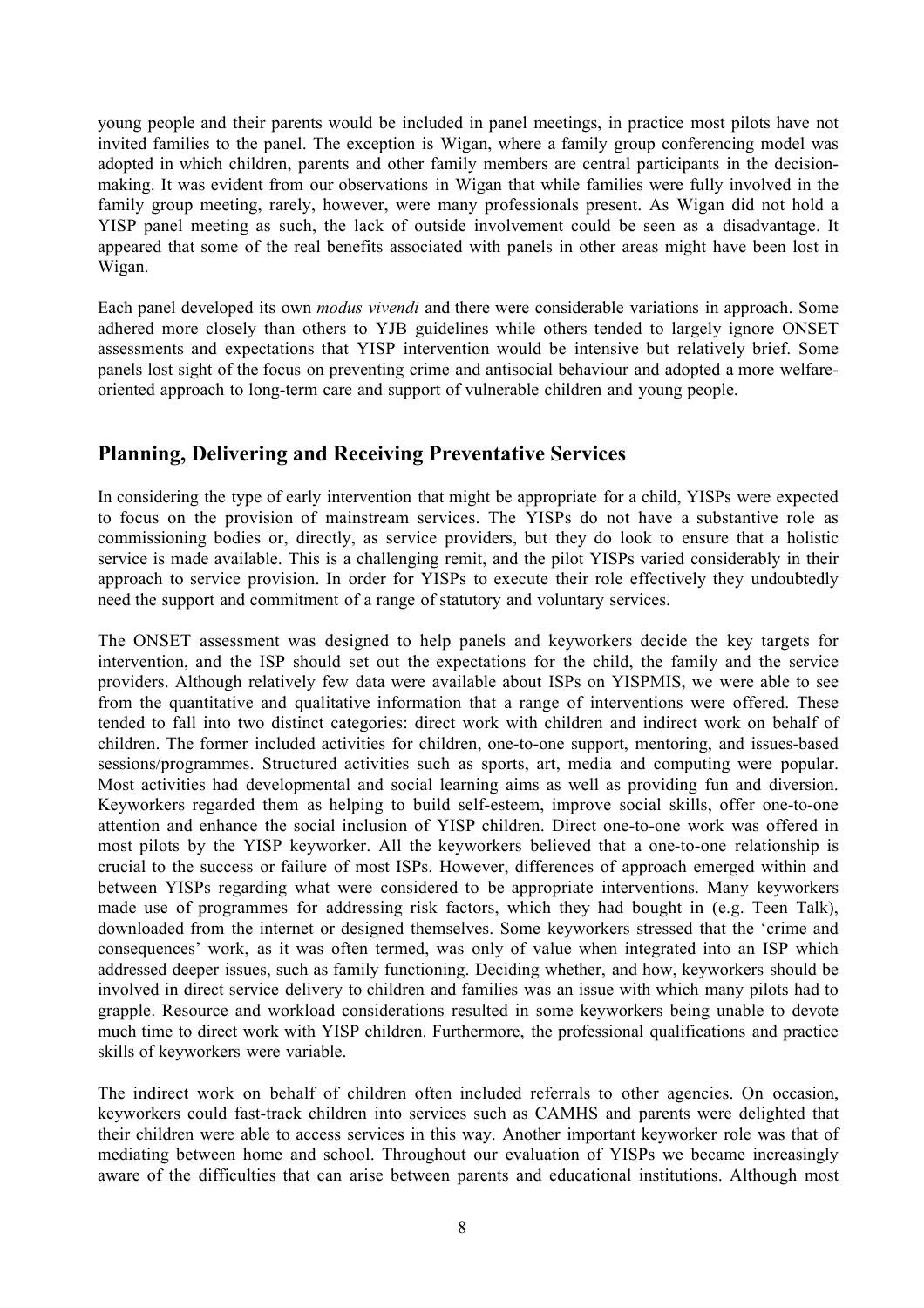parents emphasised that schools had been supportive, they often did not understand why a school had taken particular courses of action. Parents described how they could feel powerless, patronised and harassed by teachers. In addition to liaising with schools, the YISP keyworkers had also liaised with other agencies such as the police, housing authorities and social services departments, on behalf of families. Keyworkers saw this as important in helping parents deal with situations which were clearly adding to the risks for children.

Occasionally, keyworkers had perceived the need for parents to access help for themselves. Keyworkers often gave information or advice to parents about a variety of relevant services such as domestic violence, bereavement, debt counselling, college courses, support groups and local activities for their children. Many parents reported that YISP keyworkers had, in addition to helping them access other services, provided them with emotional support, 'a listening ear'. Although some keyworkers had received specialised training to work with parents, most described themselves as offering informal parenting advice and support.

Although ISPs were individualised, it was not always easy to identify the links between interventions offered and the perceived risks articulated in the ONSET assessments. Frequently, the interventions were not structured in terms of dosage, duration and order of delivery. It was rarely easy to discern which interventions were focused on specific targets for change. Furthermore, not all issues and risks identified as key factors in the initial ONSET assessment were addressed in the ISPs. There may be legitimate reasons for this gap, such as a lack of appropriate services, but our findings suggest that there is some disjunction between assessment and intervention. Only those risks which could be addressed seemed to be noted in the ISPs. Others were simply left to one side and not addressed. It should be stressed, however, that our interviews with keyworkers indicated that they were usually very aware of the risks faced by each child and had a very good understanding of each case, irrespective of what was contained in the ISP.

#### *Facilitating Engagement*

We wanted to tease out which factors encouraged and which inhibited successful engagement with YISP interventions. A number of key themes emerged from our interviews with families and keyworkers: parental support, the enthusiasm of the child, and the relationship with the keyworker. Conversely, the lack of parental support, the child's lack of interest and ongoing disruptive behaviour, and a lack of local resources on which keyworkers could draw inhibited families' engagement with YISPs. It was clear that some children and young people had engaged fully with their ISP, while others had not. Keyworkers regarded the support and encouragement of parents as absolutely essential to the engagement of their children. Clearly, it was also important that the young person was motivated to engage with the YISP. A successful relationship with a keyworker can enhance motivation to comply with an ISP and make changes in behaviour. Other factors which keyworkers from all the YISPs highlighted as impinging on service delivery included staff absences, staff shortages and heavy caseloads. Most YISPs had experienced these problems in some measure.

#### *Closing Cases*

If children and families are committed to getting help, and if keyworkers establish positive relationships with the children, compliance is likely to be higher than if motivation is low. Dilemmas still exist, however, for some YISPs in respect of the length of involvement with YISP children. Some YISPs limited intervention to about three months. Others kept cases open for anything up to two years. There was a tendency for some panels to want to keep cases open and to review them periodically even if little intervention was being offered. Some keyworkers were reluctant to offer too much support for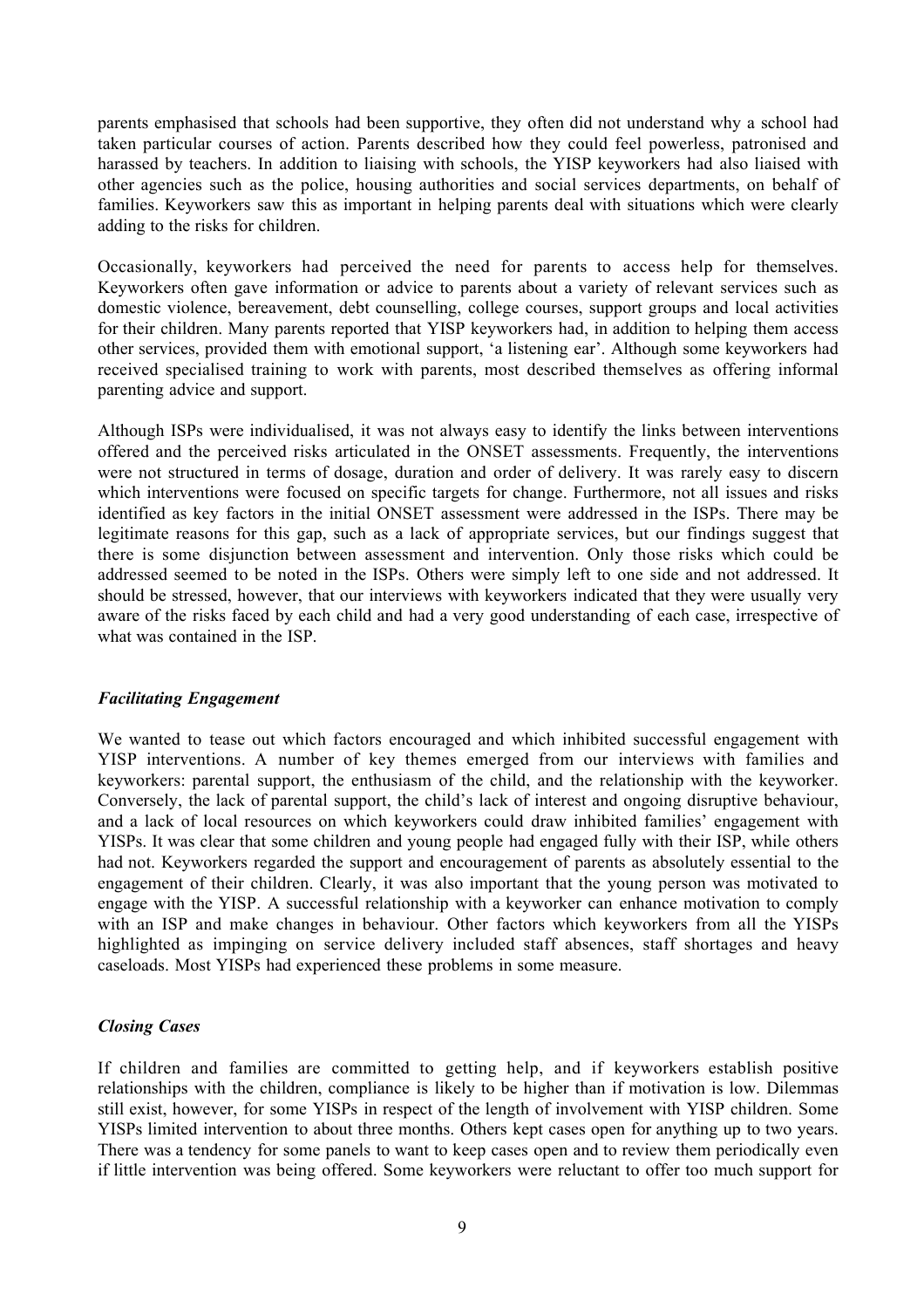fear of creating a sense of dependency in the family. Nevertheless, all our case study YISPs felt that it was important to develop an exit strategy for each case. This might include an onward referral to another agency or to a mentor. Leaving families without support is not acceptable and could undo all the positive impacts of YISP intervention. Where there was no one to continue the work begun by YISPs this was frustrating for keyworkers and for the families. In these circumstances, there is a real danger that cases may simply drift, either when they are kept open for long periods or when there is no clear exit strategy in place. Such a strategy requires strong multi-agency collaboration, and, to be effective, YISPs need to be located within a continuum of support and/or preventative services. Keyworkers told us that they found it challenging, when they were undertaking case closure, to have to focus on issues which might lead to a risk of offending rather than on those which are more welfareoriented.

# **Multi-Agency Working**

All the keyworkers, YISP co-ordinators and managers were firm believers in the principle of multiagency working and regarded YISPs as an excellent model of this kind of approach. The benefits are regarded as: ease of information-sharing; provision of professional advice and guidance; having a named agency representative; opportunities for networking; the provision of local knowledge; and the provision of professional support about how to help children and young people. The YISP panels have the potential to get all the local agencies together to focus on developing an integrated support plan tailored to each child's needs.

In order to examine this aspect of YISPs, we studied three panels and their areas in depth. Data were obtained largely through semi-structured interviews with senior staff and panel members in agencies linked to YISPs. The objectives were to ascertain: how the different agencies involved understood the operation of YISPs; the issues raised by multi-agency working; the roles played by different agencies associated with the YISPs; and how the YISP remit varied in different areas. We studied the origins of each YISP, the structures in which it was embedded and the processes that had been implemented. All three panels had been developed from some kind of existing structure for or commitment to multi-agency working in the area of preventing youth crime. Most of those involved felt that the introduction of YISPs had formalised the system of collaboration and had resulted in greater sharing of information, improved co-ordination of activity; more structured interventions with children and families; and higher levels of accountability on the part of the collaborating agencies. This is not to say, however, that multi-agency working was universally and unequivocally regarded as a good thing. The YISP staff in some pilots experienced frustrations, such as securing the involvement of agency staff senior enough to commit resources to the YISP, and a lack of commitment to regular panel meeting attendance. During our interviews, YISP keyworkers emphasised what they perceive as a gap between commitment at a strategic level – agencies have signed up to the concept of YISPs – and the allocation of resources, including staff time, to allow these agencies to engage in service delivery. It became clear to us that the lack of resources/services offered by partner agencies can be a source of serious frustration for YISP staff. Networking can be very positive, but, if services are not being offered to YISP children, good relationships alone cannot provide the services a child might need.

We found that different agencies play different roles in the YISPs. The nature of the role depends on the degree of involvement (active and passive) and whether the agency provides referrals, information and services to the YISP. We looked specifically at the participation of YOTs, the police, education and social services in respect of these activities. The YOTs were very active in all aspects of YISP involvement. The police are the agency whose policies and structures are most consistent with YISP, and their role is generally an active one also. Education was also active in terms of referrals from schools, although the Education Welfare Service did not play an active role in most panels. Getting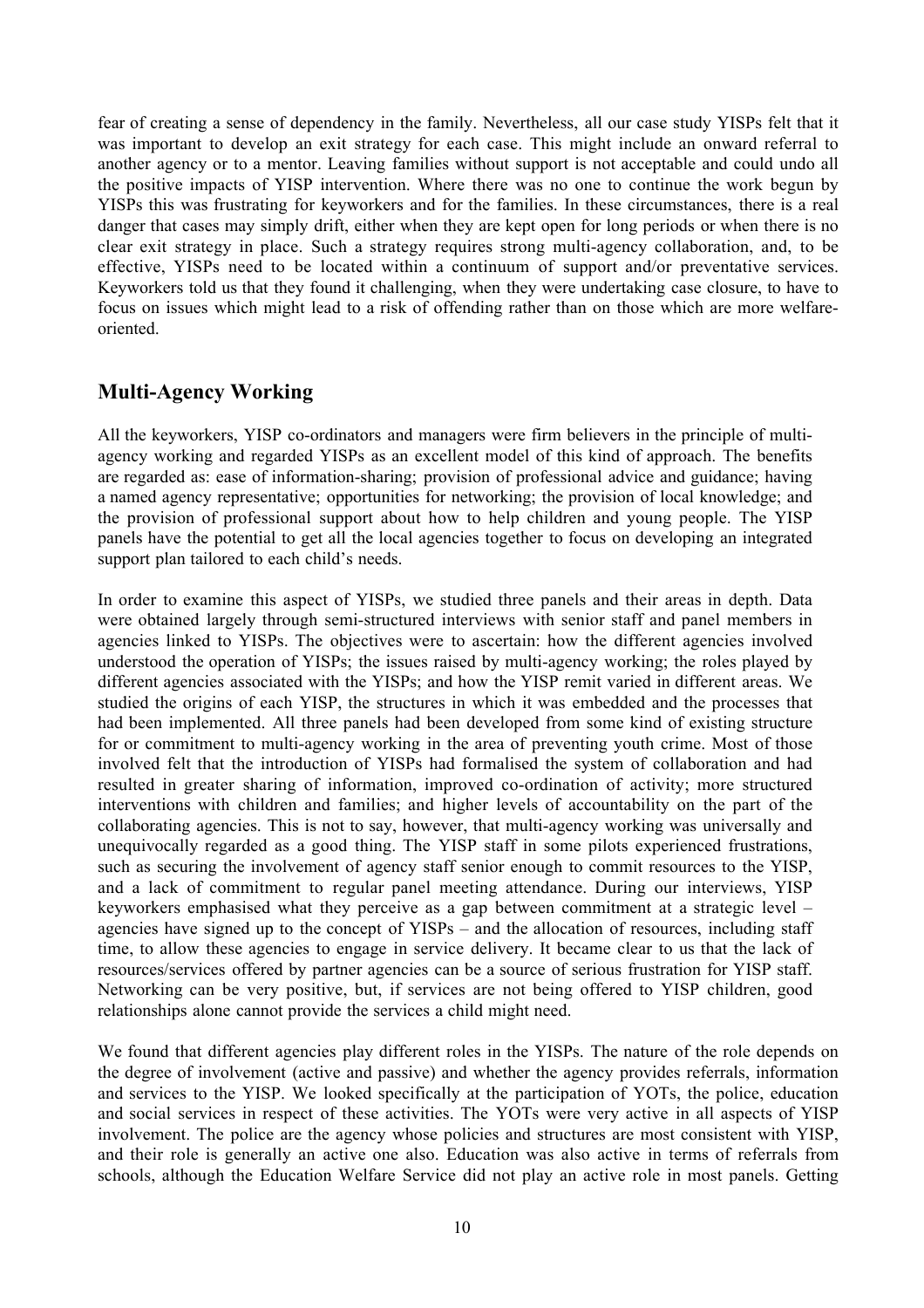teachers involved in YISPs has been a challenge although they are key players in the preventative agenda. Perhaps the most interesting of the agencies is social services. This was the agency that aroused the most passion among all those involved in YISPs. Of key importance was the tightening of its thresholds for working with young people and the implication of this for its relationship with YOTs. Although this agency was often detached from the work of YISPs, it was precisely in this detachment that its importance resided. We can place it very much in the 'passive' role, but the views of a number of interviewees suggested that social services' impact on YISPs was not neutral, as 'passivity' suggests, but actually negative.

The issue of resources is one which needs to be addressed if YISP panels are going to be able to function effectively. It may be that partner agencies offer very little in the way of intervention because the cases YISPs deal with fall below the usual threshold of involvement with the statutory services. If YISPs are successful in targeting children and young people before they get into trouble in order to undertake preventative work, there is a conundrum for statutory services. Some YISP keyworkers believed that YISPs were highlighting gaps in the ability of existing mainstream services to offer early intervention.

# **Exploring and Understanding Outcomes**

Although we did not set out to conduct an impact study and had no control or comparative data on which to draw, an important objective of our evaluation was to attempt to assess whether and how YISP interventions make a difference in children's lives and, in particular, whether they might have the propensity to reduce antisocial or criminal behaviour. We also wanted to assess the extent to which YISPs might meet the five *Every Child Matters* outcomes and those identified in *Youth Matters*. We approached the task of exploring what outcomes there might be in three main ways: first, by examining whether YISP interventions had a statistically significant impact on a measurable indicator of the risk of problematic behaviour; second, by exploring levels of satisfaction for parents and children; and third, by considering the perspectives of the parents, children and keyworkers who were interviewed in the case-study areas. Our original intention was to conduct a rigorous analysis of changes in a range of measurable outcomes and in risk factor scores identified in final ONSET assessments. The more qualitative data would then enable us to understand the findings from the quantitative analysis. The first task, therefore, was to analyse ONSET scores over the period of YISP intervention. The second task involved analysis of satisfaction questionnaires administered to parents and children by the pilots, and the third involved analysis of in-depth interviews with families which were undertaken at two periods in time. Inevitably, interview data provide a more subjective understanding of outcomes rather than numerical evidence of changes in risk scores, but they also enable us to explore more subtle impacts on the day-to-day lives of families who agreed to participate in the YISP programme.

#### *Changes in Risk*

The quantitative modelling centred on an examination of the change in ONSET score for each case, the aim being to account for patterns in the change in ONSET scores through *explanatory variables* such as the gender of the child involved and the type and number of the interventions the child received. We could examine only 229 cases in six of the thirteen pilots which had recorded both an initial and closing ONSET score and for which we had a full set of data. Other cases with full ONSET data had to be discarded as other key information, such as the gender of the child, was missing. The pilots are known to be working in very different ways, and there was considerable variation between them in terms of the levels of risk reduction they achieved. Along with the differences between pilots, caused perhaps by contrasts in policy or practice, we found considerable variation at the case level. We conducted a large number of analyses using the YISPMIS data to measure changes in risk and found: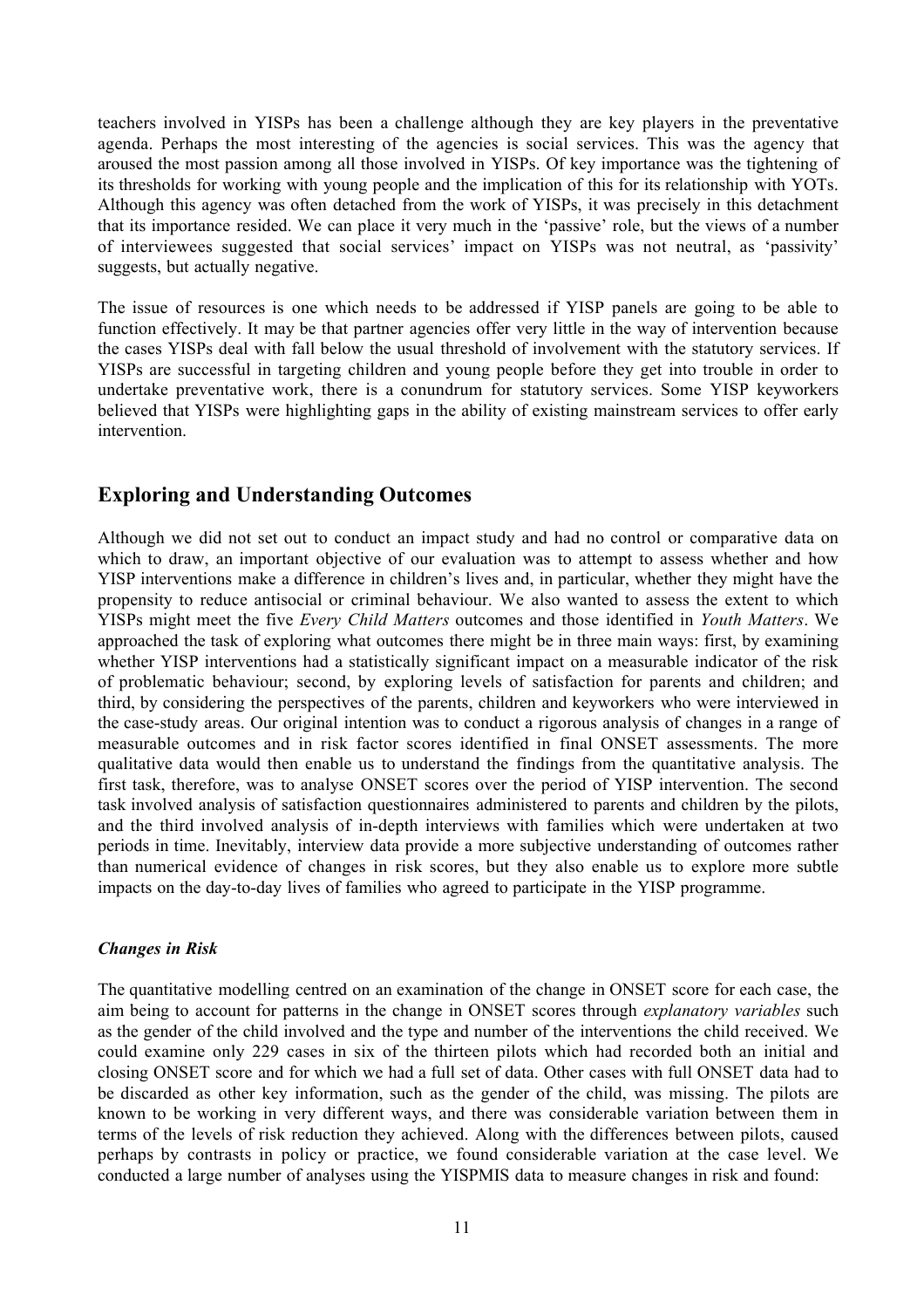- 1. The higher the child's starting risk the greater the likely level of risk reduction.
- 2. Older children are less likely to experience large risk reduction.
- 3. The gender of the child and the level of deprivation in the home neighbourhood are not statistically related to risk reduction levels.

These findings are important in that they endorse the importance of targeting high risk children as early as possible. We looked for evidence that certain interventions might be more effective than others, but all those which were most commonly used (and whose effectiveness can as a result be more reliably measured) showed similar levels of effectiveness, with risk reduction levels of between 4 and 5 points. There was very little difference in the outcomes for children referred by different agencies, although children who were referred by social services showed a slightly larger average ONSET-measured risk reduction. The model we used accounts for about 20 per cent of the variation between children in the level of change in their ONSET scores, and we undertook further analysis to consider whether there were patterns in the residual variation which could be identified so that the model could account for these patterns too. There were no residual patterns and we have reached the following tentative conclusions:

- having a higher initial ONSET score was strongly linked to greater reduction
- children receiving mentoring saw a risk reduction averaging over two points
- children who were said to discriminate against other people at initial assessment tended to have increasing risk scores

From the quantitative analyses we have concluded that the value of the initial ONSET score – 'the size of the initial problem for that case' – can be regarded as the key influence on the likely scale of the measurable effect of the YISP intervention on the risk of antisocial or criminal behaviour. It is probable that if YISPs are rolled out they will have the greatest effect if they are targeted at the highest risk children. However, there is relatively little statistical evidence that any particular interventions have much stronger impacts than others. Because of the extent of the missing data on YISPMIS, these conclusions should, of course, be treated with appropriate caution.

# *Measuring Parent and Child Satisfaction*

In our second approach to measuring outcomes, we examined data relating to the satisfaction of parents and children. While satisfaction is a softer outcome measure than changes in ONSET scores, it is an important indicator. We received 29 satisfaction questionnaires completed by children interviewed in the four case study areas (22 boys and 7 girls), and 26 questionnaires completed by parents of those children, mostly mothers. Caution should be employed when interpreting these findings, as we cannot claim to have a representative sample. Nevertheless, both children and parents appeared to be well satisfied with the service they received from their local YISP. Most parents felt that YISP intervention had helped their child, and some had clearly received considerable support for themselves. Parents said they would recommend the YISP to others. Children generally felt positive about YISP involvement and particularly enjoyed doing activities.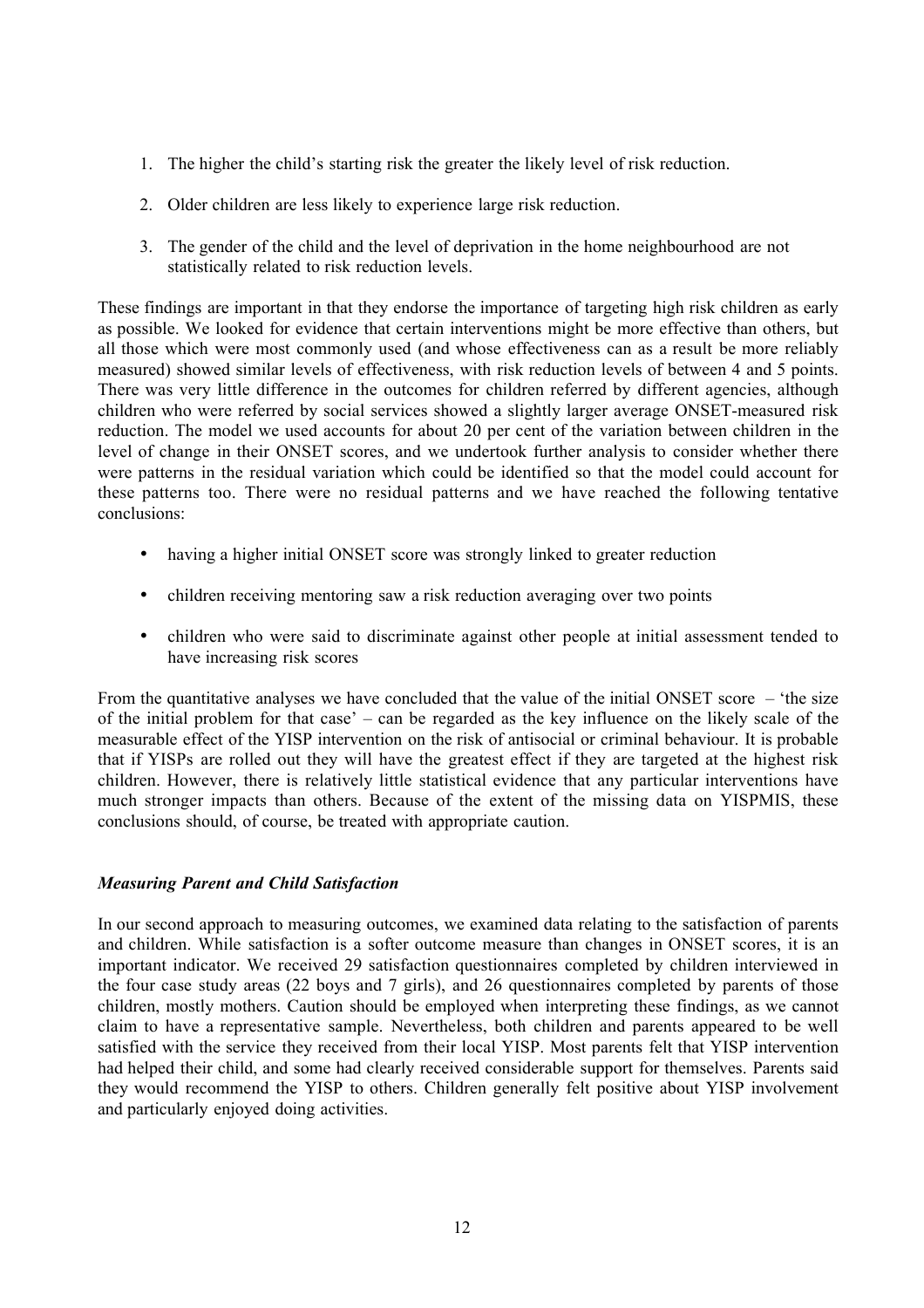#### *The Reflections of Parents and Children*

During our in-depth interviews with parents and children we examined their perceptions of the changes that had occurred, as a result of YISP intervention, across the four risk domains of a child's life: family, education/school, community, and individual well-being. We also examined whether the young people had been in trouble with the police since they had been engaged with the YISP. We would caution, however, that it is very difficult to isolate the impact of YISP intervention from other interventions in the lives of children and families. Most of the families in our interview sample had received a range of services either prior to or during YISP involvement. These may have included family counselling, family therapy, parenting support, learning support, social work intervention and so on. It is also important to recognise that YISPs varied considerably in respect of the duration and intensity of YISP involvement, so the outcomes described by parents and children were drawn from a range of different YISP models. We are also very aware that parents and children do not conceptualise the problems they face in terms of 'risk'. Moreover, the risk of their child being involved in antisocial behaviour was rarely at the front of parents' minds. Nevertheless, the interviews told us a great deal about the stresses and strains in these families' lives and the kinds of risk children were facing.

Looking at family life, a substantial majority of families interviewed mentioned living arrangements, specifically overcrowding, as a significant concern when their child was referred to the local YISP. Some keyworkers were able to support applications to move house, for example, but YISP involvement did not specifically address problems with living arrangements. Undoubtedly, poor housing conditions increase the risk factors for children and any improvements can substantially improve family well-being. In addition, the majority of parents were concerned about their children's attitudes and behaviour at home. Children were apt to be disruptive, aggressive, abusive and generally disobedient. On the other hand, they spoke of their own concerns about family life, often referring to parental conflict; loss of contact with a parent or grandparent through separation, bereavement or imprisonment, and domestic violence. Many children had experienced complex and difficult family situations. The YISPs were able to address some of the problems relating to home life, and most parents reported an improvement in their child's behaviour as a result of YISP interventions. Children and young people mostly described the situation at home as having improved. Nevertheless, a minority of parents regarded their child's behaviour as a matter of ongoing serious concern, despite YISP involvement.

Problems at school had been a major worry for most parents at referral, and almost two-thirds reported some improvement during the period of YISP intervention. Most parents said that their child was working better at school, had an improved attendance record, was behaving better, and had a better attitude. Improvements at school meant that parents were no longer feeling harassed by teachers. Parents stressed, however, that it was too soon to conclude that some problems would not persist. Just over a third of parents told us that things were as bad as before or had got worse: some children had been excluded from school during YISP involvement and a few were attending a study centre or pupil referral unit. These parents were frustrated and depressed about what they saw as a never-ending cycle of exclusions. While YISP intervention had clearly reduced some children's risk factors relating to school, some of the educational improvements at the end of YISP involvement were very fragile, and it was unlikely to take much for children to revert to their previous poor behaviour. Things could be particularly difficult for children when YISP involvement came to an end, leaving little ongoing support in place.

Reflecting on the neighbourhood in which they lived, most parents took the view that this put their child at risk. They expressed concerns, when we first met them, that their children were involved in vandalism, fighting, mugging, joyriding, begging, and other antisocial behaviour in the neighbourhood. Some parents believed that their children were at risk through staying out late, or overnight, in areas which were rife with social problems such as drugs, car crime, abductions and murder. A number of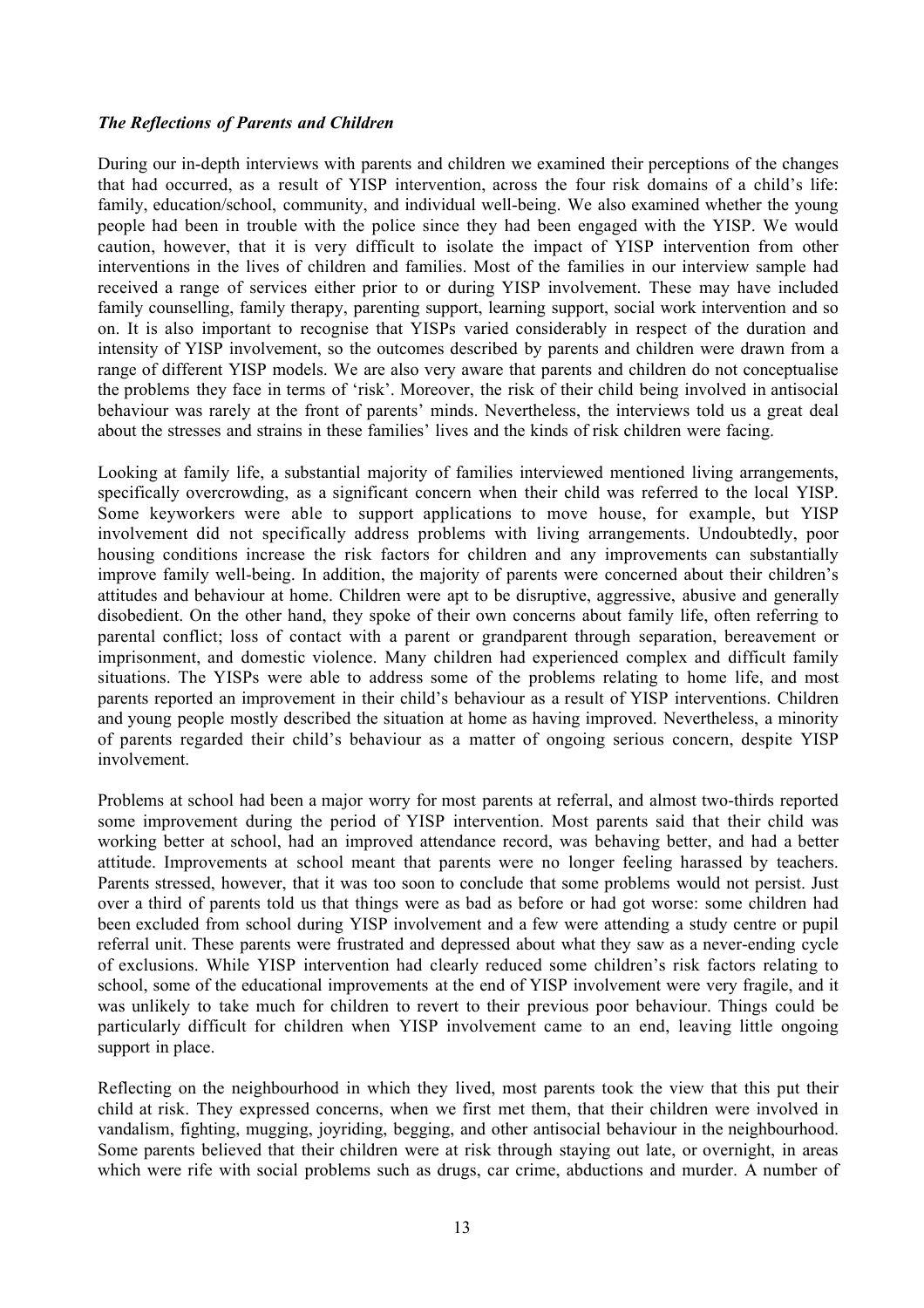parents were worried about their children being drawn into a drug culture; others that their children were getting a bad reputation locally, which would lead to them being targeted by the police and the community. When we first talked to the children, many freely admitted their involvement in antisocial or offending behaviour, and some obviously regarded it as 'fun'. They clearly got a kick from climbing on roofs, shoplifting, fighting, riding motorbikes illegally, stealing the dust caps from cars, damaging property, and knocking on doors then running away. These children had witnessed a good deal of crime taking place in their neighbourhoods, including gang fights, drug-taking, shoplifting, joyriding and mugging. They had seen a good many police chases and raids, and crime had frequently become a normal part of their everyday lives. What is clear from our follow-up interviews, however, is that many of the children and young people had substantially improved their behaviour since we first talked to them. Over a third of parents had noted large improvements that meant their children were no longer out on the streets and were not getting involved in crime and antisocial behaviour. Nevertheless, many parents were well aware that the improvements might not last. Some thought that it was only a matter of time before peer pressure reasserted itself.

Almost all the parents had been concerned about their child's emotional and psychological well-being at the time the child had been referred to YISP. Parents frequently mentioned self-harm as a problem, as well as poor temper control. Over half of the parents believed that their child had some kind of emotional, behavioural or mental problem, such as ADHD, which they felt was linked to a number of factors. They told us that their child had been bullied (often because of being overweight), lacked social skills, had low self-esteem, or showed a lack of pride in their appearance. Some children had clearly suffered as a result of parental separation or the death of a significant adult. Many parents told us that their children smoked and several parents were worried about drug taking. When we reinterviewed the parents and children, around a third of the parents reported that their child's psychological health had improved. They described their children as happier and less aggressive. Some were said to have 'calmed down' or to have 'settled down'. Children themselves reported that they had 'calmed down'.

The majority of parents reported that the children had not offended or been involved in antisocial behaviour during YISP involvement, and most were optimistic that they were not likely to reoffend in the future. Parents felt that children had learned their lesson and had turned a corner, and that the outcomes were positive. Only a few young people reported that they had offended during YISP intervention. Clearly, some children had made great strides during YISP involvement and wanted to stay out of trouble. Others were still living on the fringes of antisocial and criminal behaviour and some parents were concerned that these children would always be labelled potential troublemakers.

Although YISP activities may not themselves have had a direct impact on the children, some of the changes in circumstances may well have been facilitated by the fact that the child had been referred to YISP and members of the multi-agency panel had been able to commit resources to effecting change in the family's life. In addition, the one-to-one relationship with a keyworker seems to have had a positive impact, alongside the availability of constructive leisure activities. Being listened to was an important trigger for change for some young people. Taking part in activities also gave children the opportunity to learn new skills. Some made new friends as a result, and realised that they could have fun doing things other than offending. Parents could see the change in their child's behaviour and noted increased self-confidence and self-esteem. Improvements in children's behaviour were evident also when parents had received support. Although YISPs direct most of their resources towards children and young people, some support is usually offered to parents. It seems that YISP keyworkers were successful in establishing the kind of rapport and trust with parents and children which parents often felt was lacking in their dealings with other agencies. Keyworkers were described as accessible, relaxed, informal and friendly. One of the biggest challenges facing keyworkers in their one-to-one work was how to engage the less motivated children. Some keyworkers had spent months winning the trust of young people who at first had completely refused to engage in YISP. This commitment, however, was more difficult for those YISPs that limited their intervention to twelve weeks.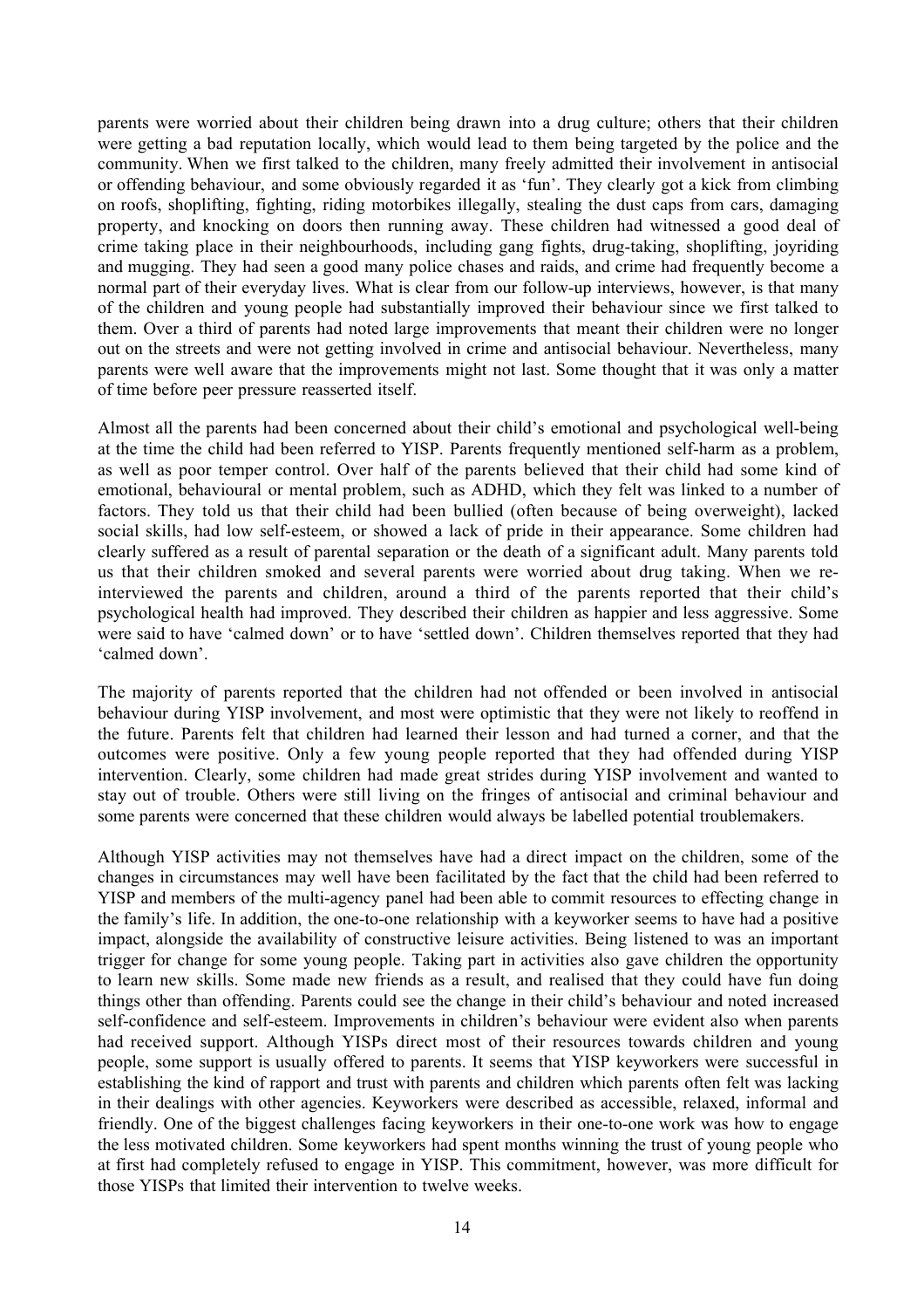Keyworkers, then, emerge as a very important factor in the success of YISPs. Positive outcomes can be facilitated through a constructive, supportive keyworker relationship. Usually, YISP was not regarded as 'a miracle', as one parent put it, but as an intervention which could be helpful and which might make a real difference in the long run. It seems that much depends on the extent to which other agencies continue the constructive work YISPs have started. Keyworkers were positive about the impact of YISP intervention but found it difficult to gauge any potential long-term outcomes relating to criminal and antisocial behaviour. They preferred to consider short-term outcomes which are achievable, such as: the child no longer being involved in antisocial or offending behaviour; the child staying in full-time education; the child having accessed mainstream services, such as CAMHS; the reduction of a major risk factor; and raising the profile of the family and ensuring multi-agency support from social services, housing, police and education. Children who had high risk factors might be successful in small ways, and keyworkers were keen that, in the words of one, 'little bits of success' should be celebrated.

We clearly need to be tentative when considering the outcomes of YISP intervention, but it has become clear from both the quantitative and the qualitative data that the younger children are when YISPs intervene the greater the chance that early intervention will have an impact. Children and young people referred to YISPs frequently presented with a range of risk factors across several domains. Tackling risks at different levels was usually more effective than focusing solely on one risk. YISPs have huge potential, because the multi-agency panels should ensure that help is forthcoming from a range of agencies simultaneously. The role of the keyworker in co-ordinating this support and in working intensively with the child and the family has emerged from our research as a key factor in YISPs being able to deliver positive outcomes. Regular and intensive keyworker support has been highly valued by parents and children, whereas inconsistent keyworker involvement has been regarded as unsatisfactory. We have reached the conclusion that YISP intervention, to be effective, needs to be both intense and sustainable.

# **The Costs of YISP Intervention**

One of the most challenging aspects of our evaluation has been to attempt to determine the costs associated with the YISP programme. The purpose of the costing exercise was to determine the financial, time and other costs involved in delivering the YISP pilots for different offices and panels. Three main components of activity and cost involved in administering and delivering YISP at the area level were identified, as follows:

- 1. The number of children dealt with by type of activity (referral process, ONSET assessment, panel attendance, etc.) and the time input of YISP and non-YISP staff.
- 2. The expenditure involved in providing services/activities to children, in respect of YISP and non-YISP staff.
- 3. The office costs in running YISPs, including allowances for variable and fixed costs (e.g. rent, furniture, and fungibles such as telephones and printing).

Data were returned for nine of the thirteen areas. The data were not always returned in the manner required and some of the returns were of relatively poor quality. The costs study is based on just seven pilot areas, therefore. It is a small sample and findings must be treated with caution. Analysis of the data available indicates that the average cost of dealing with a child under the YISP procedure was relatively small. Depending on the exact view of the average daily rate of staff involved, the estimates give an average cost of less than £500 and, perhaps, only half this figure. It must be remembered that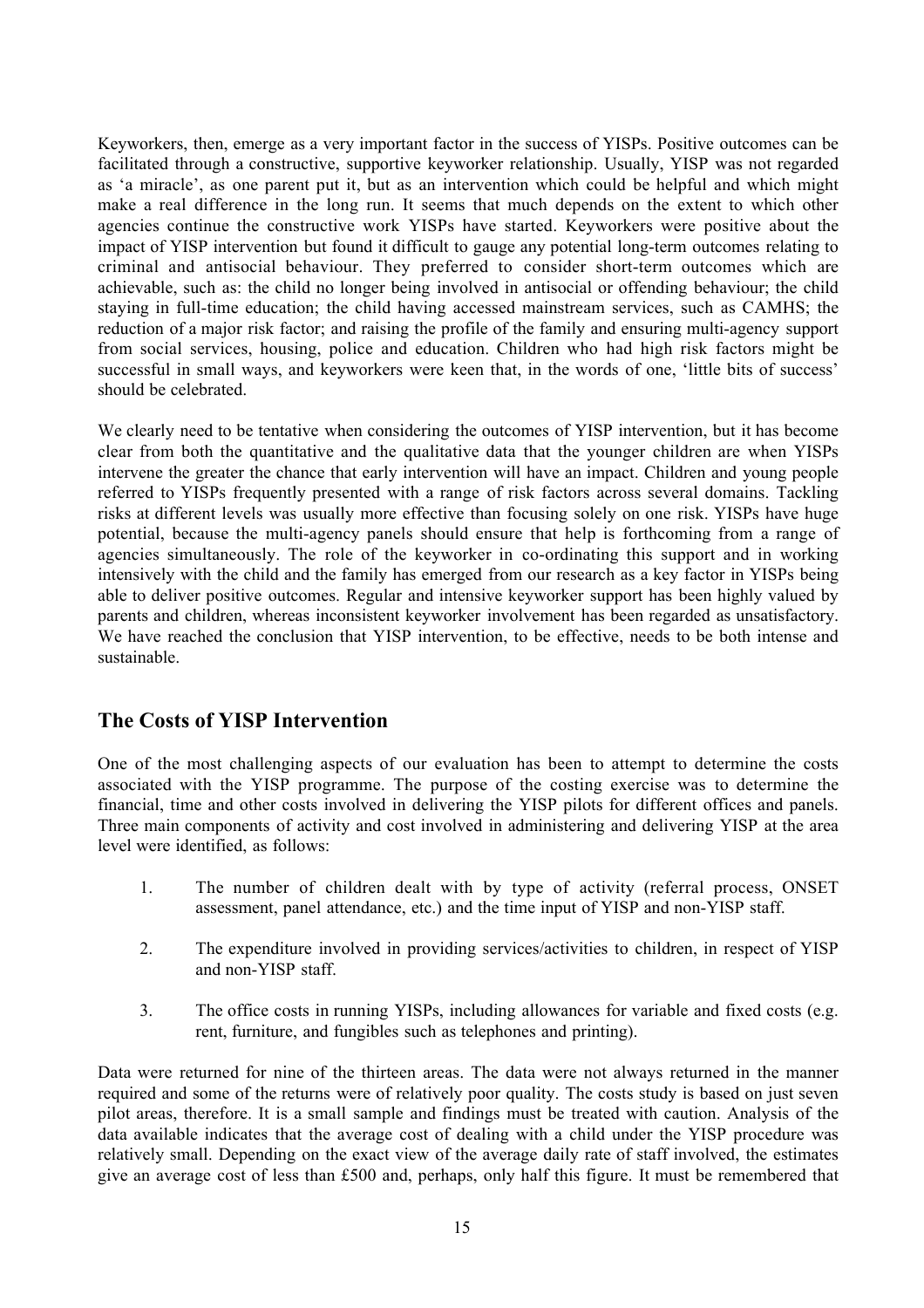this was a snapshot, as individuals were not followed through the YISP procedure, but rather the activities and costs were calculated on a monthly basis across pilot areas. On average, a pilot area dealt with 129 children each month, and another 93 undertook activities, with the financial costs (excluding staff) amounting to less than £6,000. However, by far the greatest element of cost was the staff time input, which amounted to 306 days a month, of which 56 related to the input of senior staff. It is important to remember that we were not in a position to estimate the costs associated with panel meetings themselves. We could not and would not estimate whether YISPs represent value for money, therefore. This must be a judgement made by policymakers and those administering preventative and early intervention initiatives.

# **Preventing Youth Crime and Antisocial Behaviour**

In order to inform both policy and practice in this relatively new area of work, we focused deliberately on understanding YISP processes – the various elements which might contribute to an effective service – as well as considering outcomes wherever possible. Considerable variations in practice were evident across the pilots. The model for YISPs involved a systematic process from referral to delivery in which the children and their parents/carers would participate at every stage. The key elements in this process which emerged as significant in striving to achieve positive outcomes were:

- being able to target high risk children
- systematically and rigorously assessing risk
- making contributions through multi-agency (panel) working
- developing a tailored, integrated support plan and empowering children and their families
- delivering preventative services which address the identified risk factors

We summarise the key elements in turn.

# *Targeting High Risk Children*

It is clear that the numbers of children and young people referred to the pilot YISPs during the national evaluation were significantly lower than had been expected. Whether this is a result of ignorance about a new initiative or an inability to identify high risk children is a matter for conjecture. We were aware that some professionals were concerned about pulling children who have not offended into the criminal justice system – net-widening, as it is commonly called. A wide range of agencies made referrals during the evaluation, and most cited the incidence of antisocial behaviour or offending as the major cause for concern. Problems relating to school were commonplace, as were problems in the home. It would seem that these three problem domains frequently occur in combination, indicating that offending/antisocial behaviours are associated with difficulties at home and school. Looking for problem clusters may well be a helpful way for professionals to target the highest risk children. We suspect that the different professions tend to look primarily for difficulties in their own domain (e.g. teachers are aware of problems at school) without necessarily enquiring about problems in other domains. It is notable that many parents we interviewed had been aware of problem behaviours for several years, suggesting that the YISP children could have been identified earlier, particularly by parents and teachers. It seems likely that some if not all of these children might have benefited from YISP referral at an earlier stage. For the most part, they were only identified when behaviour or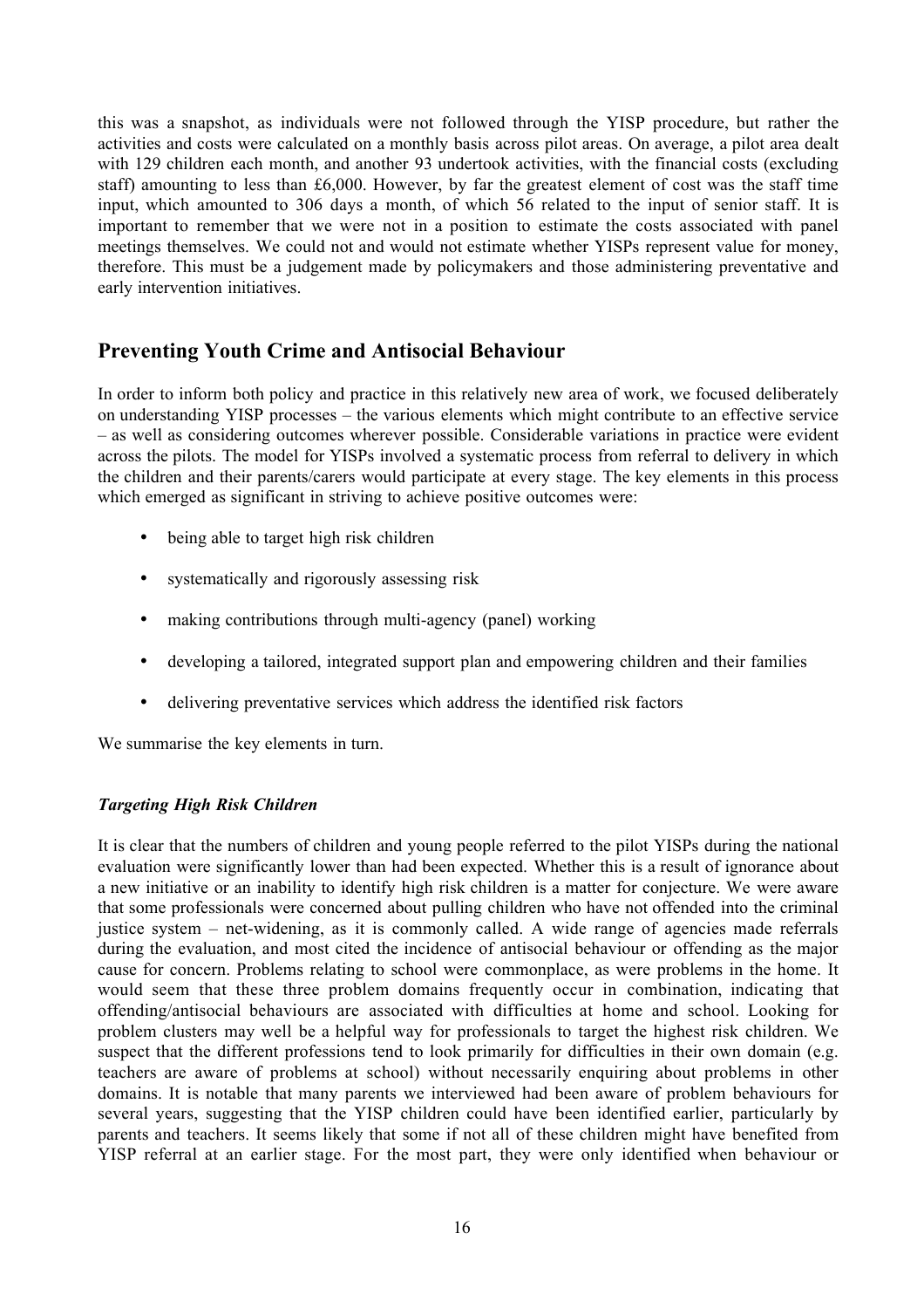troublesome situations began to worsen. The evidence suggests that attracting early referrals relating to children who can benefit most remains a key challenge.

#### *Assessing Risk and Protective Factors*

Simply adding up risk factors is not likely to help in enabling us to predict which children might get into trouble. Nevertheless, the greater the number of risk factors in a child's life the greater the risk of offending behaviour, although risks are rarely static. Assessing risk needs to be a continuous process, and this was clearly the thinking behind the development of the ONSET suite of assessment tools. It is unfortunate that the pilot YISPs did not all recognise this and that the ONSET assessment was often used as a one-off exercise at the time of referral. Contrary to expectations, ONSET did not inform all aspects of YISP intervention in most pilots.

Although assessment is not an exact science, there were considerable regional variations in scoring, with some pilots recording very high ONSET scores and others recording lower-than-average scores. We believe that there was some confusion about scoring risks *per se*, and scoring the risks of offending and antisocial behaviour. We detected some scepticism among YISP staff as to whether the scoring system is helpful, and it seems essential that with the introduction of the common assessment framework there should be more consistency in the approach of professionals towards assessing children and young people. It may be helpful to note that while overall scores may not have changed significantly as a result of YISP intervention, the individual components of the score may have shifted, indicating that any scoring system must be very sensitive to change and considered in the broader context of a child's life at any given moment in time.

# *YISP Panels and Multi-Agency Working*

We observed some very dedicated panels during the evaluation, and many developed a strong identity. Few panels actually involved young people and their parents/carers directly, however, so that most families who participated in the pilots had little understanding of the panel process. Pilots adopting a family group conference approach were the exception to this although the family group meeting took the place of the YISP panel, thus rendering it a completely different kind of experience for families. In terms of the work undertaken by panels, we noted that not all the panels engaged in the development and review of ISPs. Some panels received detailed information relating to each referral; others received relatively little information and tended to rely more on what the panel members might already know about a child. We were aware of a strong caring ethos within each panel we observed, although this sometimes resulted in panel members becoming overly involved in the cases and being reluctant to agree closure.

It would be reasonable to suppose that YISP panels would be highly costly if the time of panel members were to be taken into account. Our costs study did not do this. While it is important that agencies are represented at a senior level on the panel in order to commit resources, the cost of this might be questioned, particularly when some of the agencies represented did not actually contribute to ISPs. There is a clear tension when YISP children fall below the threshold for statutory service provision even though needs have been identified for interventions such as CAMHS services. Many keyworkers were of the view that too much of the support was left to them and that they did not always get the resources they needed from other agencies. Multi-agency working was identified as a major benefit of the YISP programme, but not all agencies appeared to be willing to offer services to YISP families.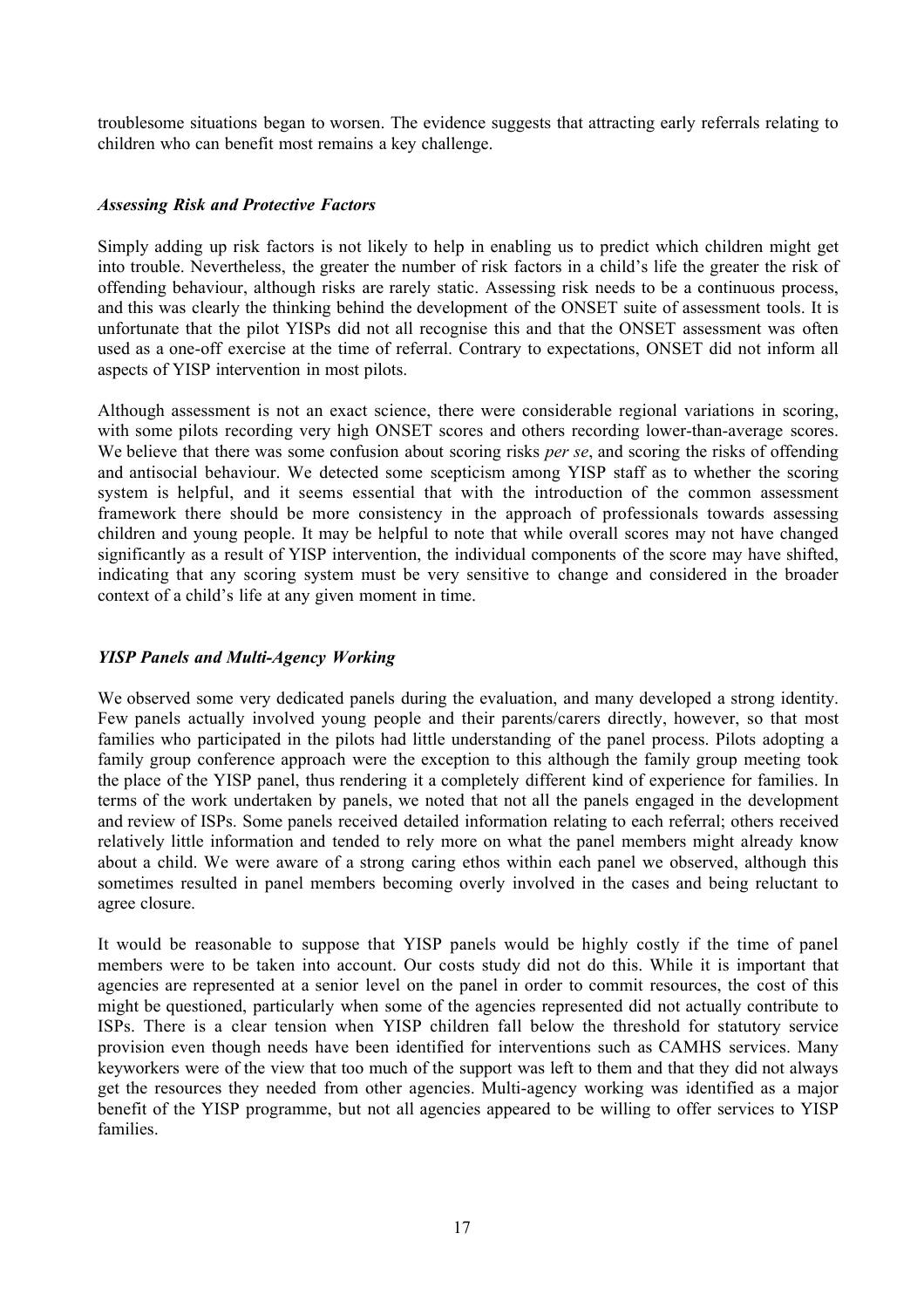#### *Delivering Tailored Services*

The YISPs were designed to occupy the middle ground between welfare, youth offending and community safety. They were not intended to have a role as commissioning bodies or, directly, as longterm service providers, but they were expected to ensure that a holistic, tailored, individualised package of support could be delivered. The ISP was seen as the tool which would enable families to receive appropriate services. Keyworkers were in a unique position to encourage the children and their parents to engage with YISP. If children and/or their parents were not motivated to engage this was likely to result in non-compliance with YISP expectations and the ISPs. Nevertheless, YISP keyworkers recognised that there is a danger of over-intervening in the lives of YISP families and becoming a longterm caseworker. The evaluation would suggest that there needs to be closer links between assessment, the drawing up of the ISP and service delivery. It is easy to fall into the trap of offering services simply because they exist without ensuring that they will address identified risk and/or protective factors.

# *Understanding Outcomes*

We have been acutely aware of the very hard work and high level of dedication of YISP staff and panel members, but the evidence we have been able to garner has been primarily qualitative despite our best efforts to conduct a robust, quantitative study. Qualitative data have enhanced the learning about what appears to be working well in YISPs, but we cannot be as robust about the impacts or outcomes as we had expected. There is evidence from the national evaluation that many children who experienced YISP intervention did demonstrate improvements in their mental health and well-being; they were less likely to roam the streets and get into trouble; they were doing better with their schooling and making a more positive contribution at school and at home. Just how far these improvements were sustained we simply do not know, but the trends appeared to be in the right direction for many of the children.

It is important to understand, however, that there are key differences between prevention and early intervention and policy initiatives need to be clear about the aims and objectives. Prevention involves reducing the likelihood of problems emerging, while intervention starts with evidence of risk. This distinction between preventing difficulties emerging by ensuring that children and families have the support they need for children to attain the five *Every Child Matters* outcomes; and intervening to address identified risk factors which are impacting negatively on a child would suggest that universal and targeted services such as YISPs need to be developed hand in hand. The critical questions relate to whether YISPs work: do YISPs reduce the risk of children becoming involved in criminal and antisocial behaviours? We were never going to be able to consider anything other than short-term outcomes and we had always acknowledged that identifying and attributing even short-term outcomes to YISP intervention would be problematic. Although the quantitative findings need to be interpreted with caution, they are important: they suggest that the higher the child's risk factors at referral the greater the likelihood that YISP intervention will reduce the risks, and that younger children are more likely to experience a significant reduction in risks. It would be reasonable to conclude that if YISPs are able to target the higher risk children they will demonstrate the most impact because small changes can contribute to important shifts in behaviour and attitude. The more positives there are to work on in a child's life, the greater the likelihood of success. Our qualitative findings suggest that positive shifts might be very subtle, that changing patterns in risk factors are related to a variety of factors and the links between changes in ONSET assessment and YISP interventions are complex. Many parents were cautiously optimistic about the future, although factors outside YISP were often responsible for this optimism. However, other parents continued to be anxious about the sustainability of positive outcomes after the end of YISP engagement. The fragility of support for the future was evident, and longer-term evaluation would be required to test just how far improvements were sustainable.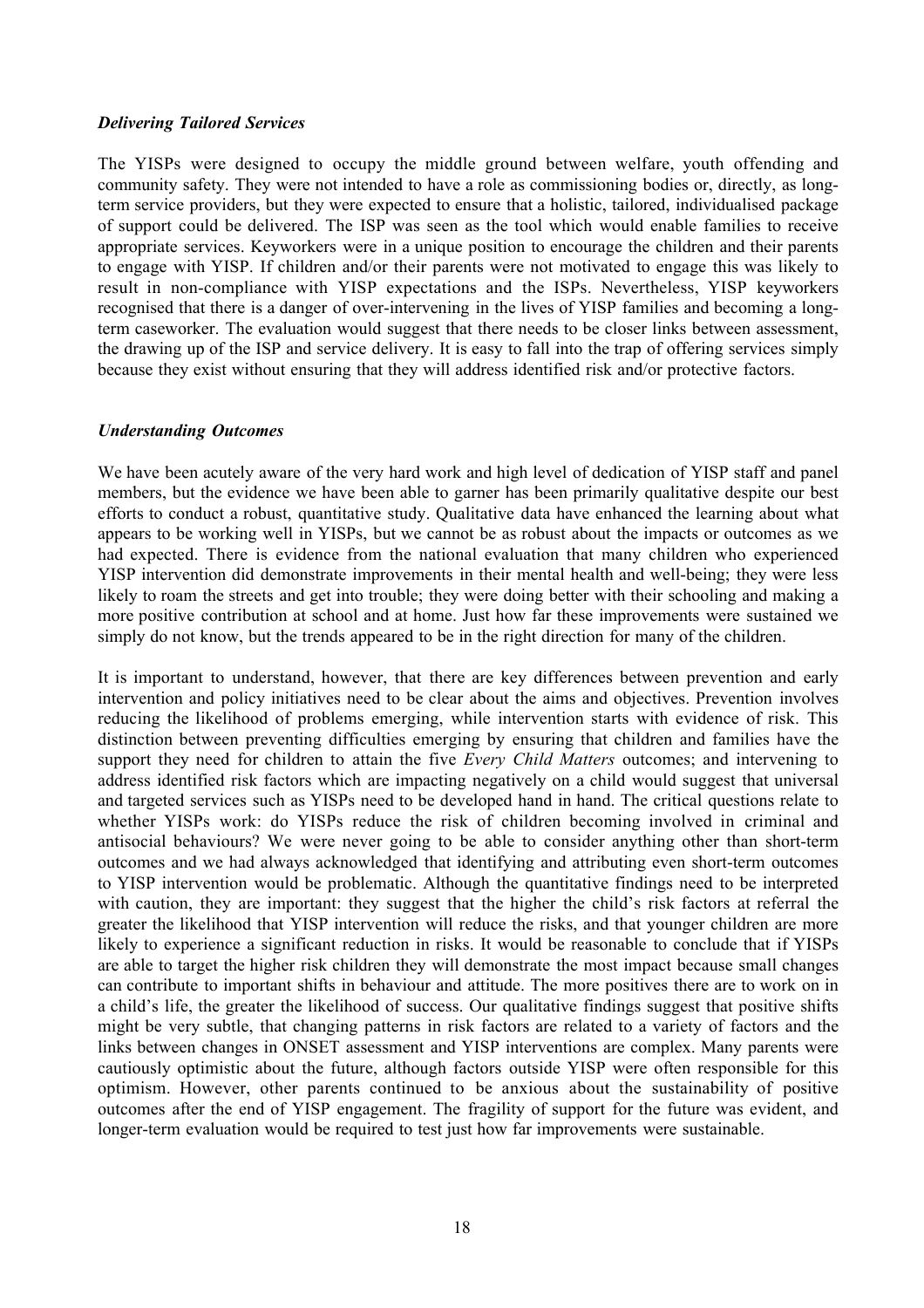Two key questions emerge from the evidence in respect of early intervention, and they are both relevant here:

- 1. Which problems require action when, and over what time period?
- 2. How are gains/positive outcomes to be sustained?

The first question is relevant to YISPs, particularly since we found that the majority of referrals were for children at the upper end of the 8–13 age range. Indeed, most YISPs accept referrals relating to young people up to the ages of 14 or 15 and these make up the highest proportion of cases. Far fewer children in the younger age range are referred for YISP intervention, yet many parents told us that problematic behaviour patterns had been manifest for a long time. Problems such as hyperactivity and aggressiveness tend to appear in early childhood, whereas poor peer relationships and schooling problems emerge only in the primary school years. Conduct problems associated with crime, antisocial behaviour and delinquency generally emerge in adolescence. It is these conduct problems which normally led to YISP referral. It seems likely, however, that there are multiple pathways into crime, and early childhood problems can be catalysts for later criminal behaviour.

#### *Elements of Promising Practice*

One of our objectives has been to identify elements which appear to be significant in developing best practice. From the evidence available to us, these can usefully be summarised as follows:

- 1. Developing multi-agency partnerships which are effective at both the strategic and the service delivery levels.
- 2. Developing a model of intervention which is clearly articulated and which distinguishes YISP intervention from other types of welfare and youth justice programmes.
- 3. Working with referring agencies to agree clear referral criteria so as to avoid over-emphasis either on children with very complex, mental health problems or those children who are better suited to interventions from welfare agencies.
- 4. Deciding how high risk children and young people can be identified prior to their becoming involved in offending or antisocial behaviour.
- 5. Adopting rigorous assessment procedures which become a routine and essential part of engagement with children, young people and their families and which are regarded as continuous processes.
- 6. Linking rigorous assessment to the development of integrated support plans so that interventions are targeted at specific risk and/or protective factors.
- 7. Deciding on the dosage, duration and order of multiple interventions, and ensuring that they are delivered via a coherent, holistic programme of work which does not allow cases to drift.
- 8. Promoting effective engagement through the development of supportive relationships between the keyworker and the child and the keyworker and the child's parents/carers.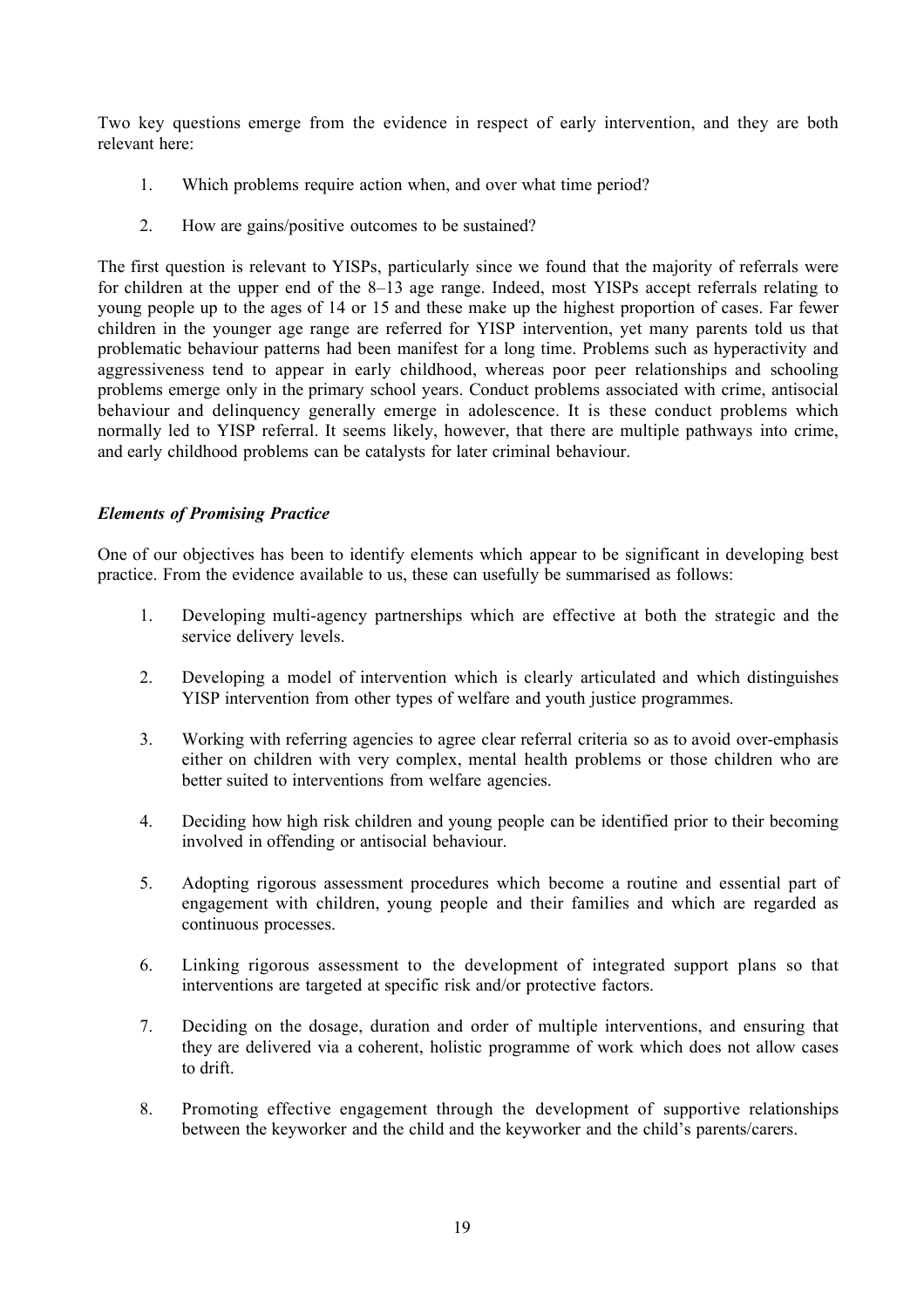- 9. Delivering one-to-one direct work with children and young people in conjunction with other kinds of activities and interventions.
- 10. Developing and agreeing coherent exit strategies to ensure families receive continuing support as necessary.
- 11. Securing the participation and commitment of children, young people and their families at all stages in the YISP process.
- 12. Employing effective, user-friendly management information systems to record individuallevel case data routinely, accurately and effectively so as to enable ongoing analyses of inputs, outcomes and change.

The YISPs should be able to empower young people, encourage them to make a positive contribution, and help them achieve, thus reducing risk factors and enhancing the protective factors in their lives. To do this, however, YISPs will need to be extremely focused in their remit and clear about their specific role within the ever-widening preventative and early intervention agendas. Many YISPs are still considering how best to involve children, young people and their families and how to incorporate restorative justice approaches within the YISP process.

Despite promising findings from the national evaluation, there is a danger that YISP intervention could become just another kind of long-term welfare service, and the evidence would suggest that more needs to be done to determine and uphold appropriate intervention and time boundaries. There is evidence that, if the elements of good practice identified through the national evaluation of YISPs were put into place, YISPs could play a significant role in the Government's agenda for an effective youth justice system in which every child matters.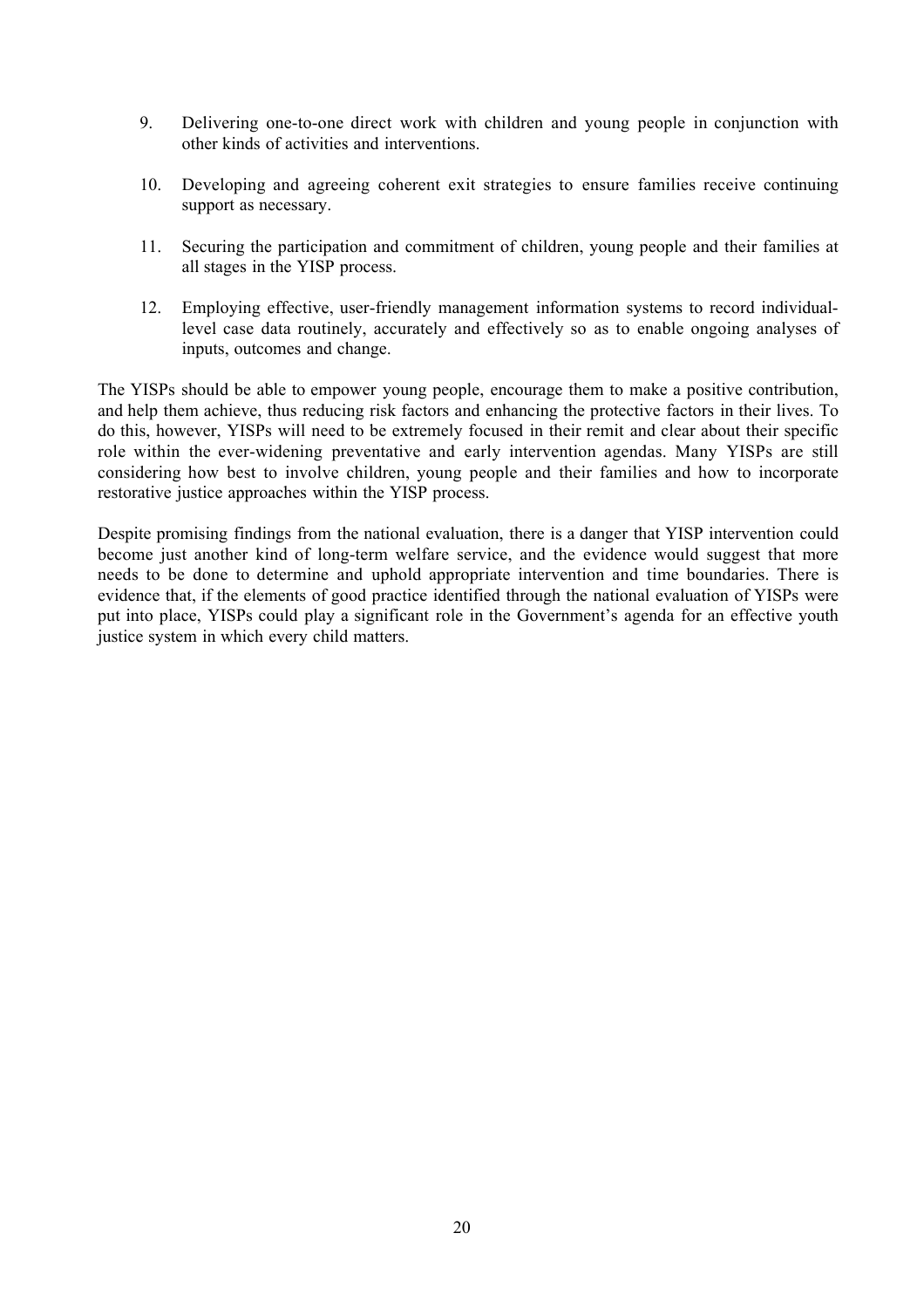#### **Additional Information**

*Research Briefs and Research Reports can be accessed at www.dcfs.gov.uk/research/*

*Further information about this research can be obtained from Jude Belsham, 6*S*20, DCSF, Sanctuary Buildings, Great Smith Street, London SW1P 3BT.* 

*Email: jude.belsham@dcsf.gsi.gov.uk*

*The views expressed in this report are the authors' and do not necessarily reflect those of the Department for Children, Schools and Families.*